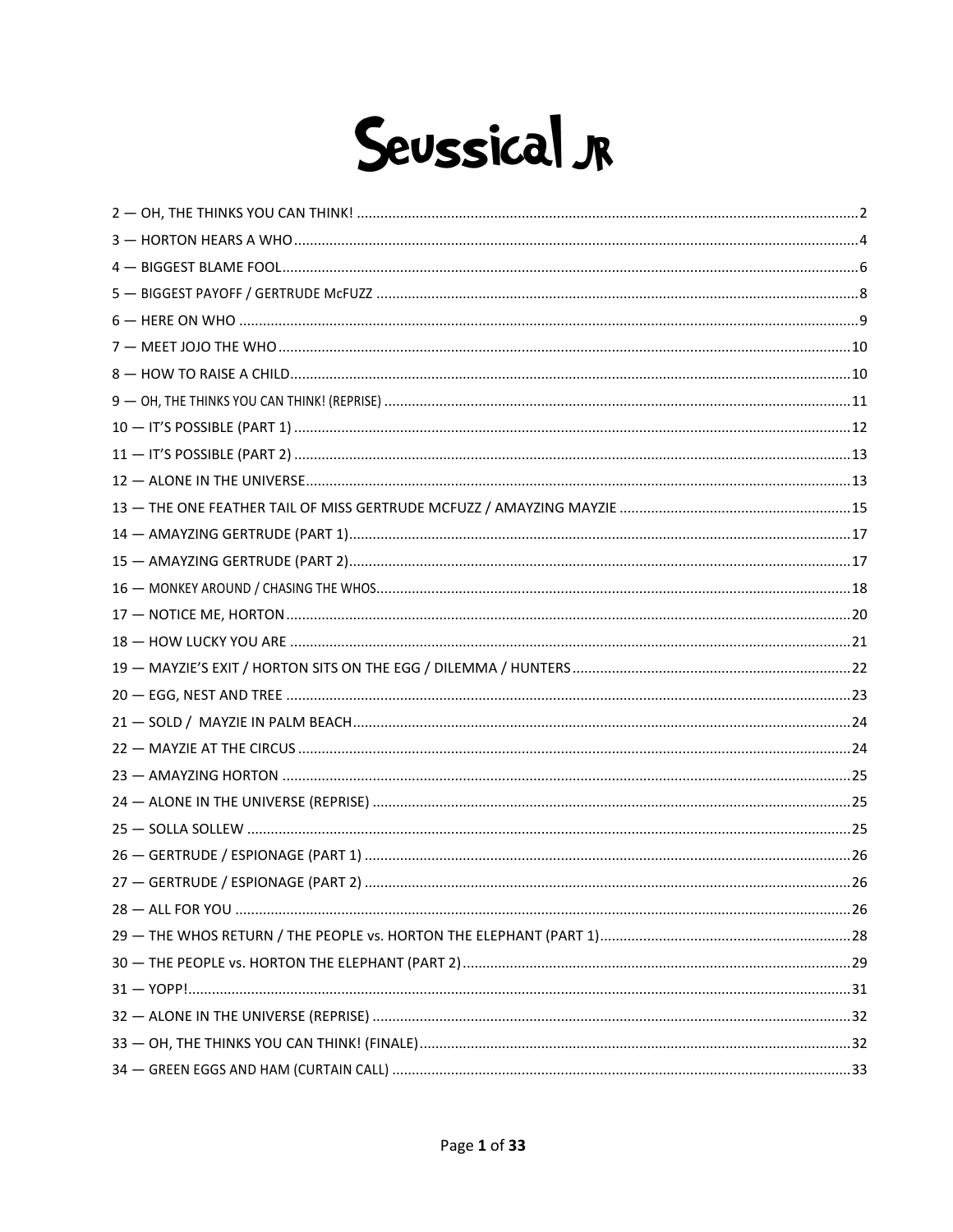# <span id="page-1-0"></span>**2 — OH, THE THINKS YOU CAN THINK!**

*(A strange red-and-white-striped hat sits on a very empty stage. A BOY, who will later play JOJO, enters and notices it.)*

#### **BOY**

Now that is a very unusual hat. I wonder what's under a hat such as that. It could be a creature they call the Ga-Zat Who balances things on his head, 'cause it's flat. Or a stripe-loving Pipester from Upper Mount Bat. Or a sort of a kind of a hat-wearing...

*(The BOY picks up the hat, and THE CAT IN THE HAT suddenly appears.)*

#### **CAT & BOY**

Cat!

#### **THE CAT IN THE HAT**

I can see that you've got quite a mind for your age! Why, one Think and you dragged me Right onto the stage! Now, I'm here, there is no telling what may ensue With a Cat such as me, and a Thinker like you!

*(The CAT begins to "create" the Seussian world of imagination for the BOY, who will enter this world and become JOJO.)*

### **CAT**

Oh, the Thinks you can think! Oh, the Thinks you can think If you're willing to try... Think invisible ink! Or a gink with a stink! Or a stair to the sky...

If you open your mind, Oh, the Thinks you will find Lining up to get loose...

Oh, the Thinks you can think When you think about...

*(The company of "Seussian" characters now enters.)*

#### **CAT, ALL (except BOY)**

Seuss! Seuss! Seuss! Seuss! Seuss! Seuss! Seuss!... Seuss!

#### **ALL (except BOY)**

Oh, the Thinks you can think! Any Thinker who thinks can come up with a few!

#### **CAT**

Oh, the Thinks you can think!

#### **ALL**

Think a trip on a ship to the Vipper of Vipp Or to Solla Sollew...

**CAT** *(spoken)* Think of beautiful Schlopp ...

**BOY** *(spoken)* With a cherry on top!

**CAT, BOY, ALL**  You don't need an excuse!

**CAT, BOY** (*spoken*) Oh, the Thinks you can think

**CAT, BOY, ALL**  When you think about Seuss! Seuss! Seuss! Seuss! Seuss....

**HORTON**  Think of an elephant up in a tree

**MAYOR, MRS. MAYOR**  Think of a person too tiny to see

**GERTRUDE**  Think of a bird with a one-feather tail

**ALL**  Going on adventure down a dangerous trail! Aagh!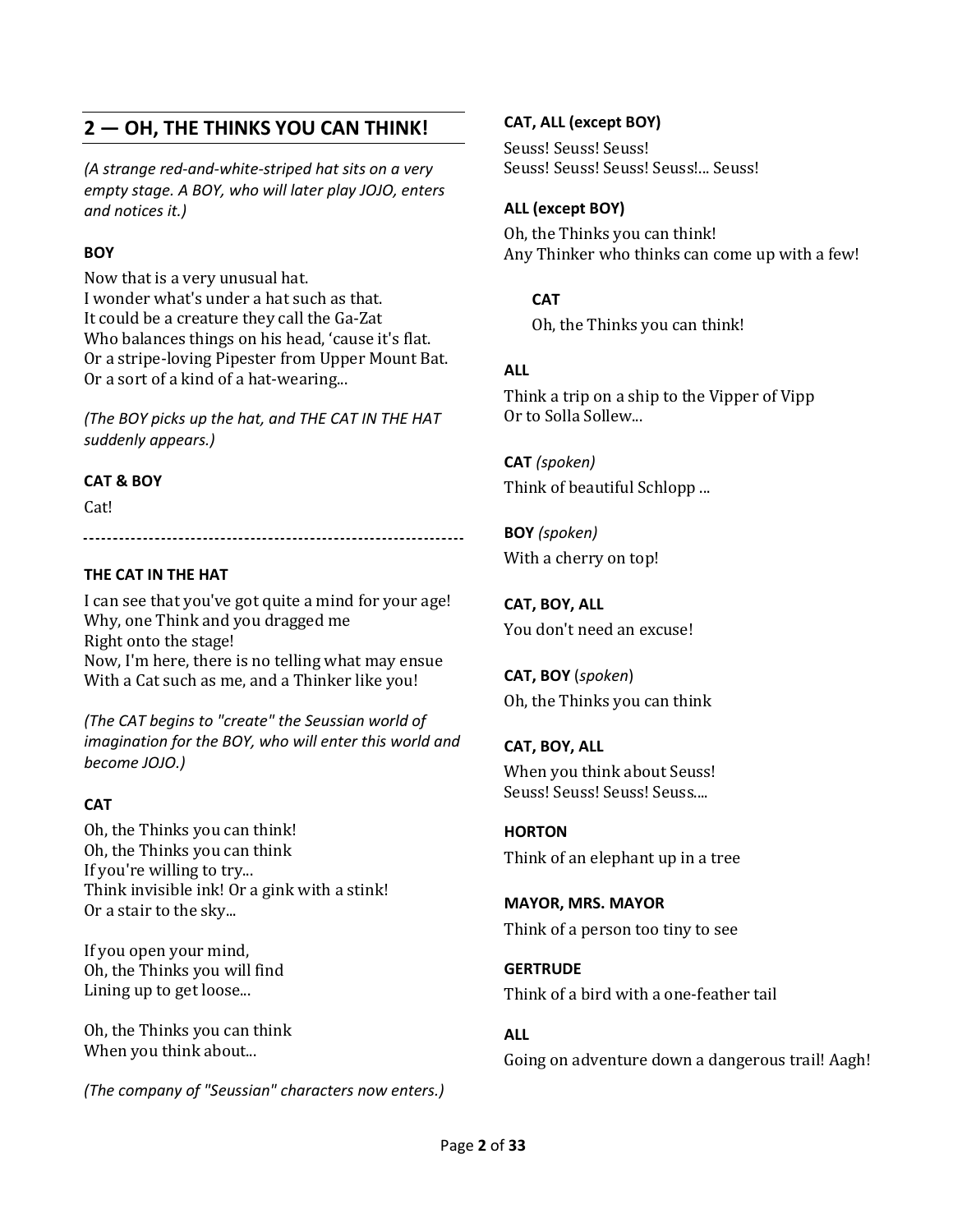**MAYZIE**  Think a bird who flies off on a spree

**SOUR KANGAROO**  Think of a kangaroo, sour as can be

**WICKERSHAMS** Think of some monkeys with trouble in store

**CAT** Think of something horrible and hairy

**CAT, PRINCIPLES (except BOY)** Something sinister and scary

**ALL (except BOY)** That you never dared to think of before

#### **ALL**

Think of nobody here And the feeling of fear And the darkness of night *(with menace)* Oooh Oooh...

All alone in your room As you're facing your doom

**CAT** *(spoken)* Think a glimmer of light

**ALL** *(with relief)* Aah Aah!

### **CAT**

But I hope you're prepared To be scareder than scared

**CAT, ALL (except BOY)** 'Cause this ain't mother goose

**CAT** *(spoken)* Danger's right on the brink

**CAT, ALL (except BOY)** When you Think about Seuss

#### **MEN / WOMEN**

Seuss! Seuss! Seuss! Seuss! Seuss! Seuss! Seuss! Seuss! Seuss!

#### **CAT** *(spoken)*

An unusual story will soon be unfurled Of an elephant trying to save a small world And a boy from that world Who has Thinks just like you

**CAT, ALL** Just Think

**WHOS** From the Planet of Who

**BOY** And the smallest of small.

**BIRDS, WICKERSHAMS, SOUR KANGAROO**

To the jungle of Nool

**HORTON** And the largest of all

### **ALL**

You think and think and think and think And think and think and think and think And think and think and think and think And think… just think!

Oh, the Thinks you can think Think and wonder and dream Far and wide as you dare

### **CAT**

Oh, the thinks you can think

### **ALL**

When your thinks have run dry In the blink of an eye There's another think there If you open your mind Oh, the thinks you will find Lining up to get loose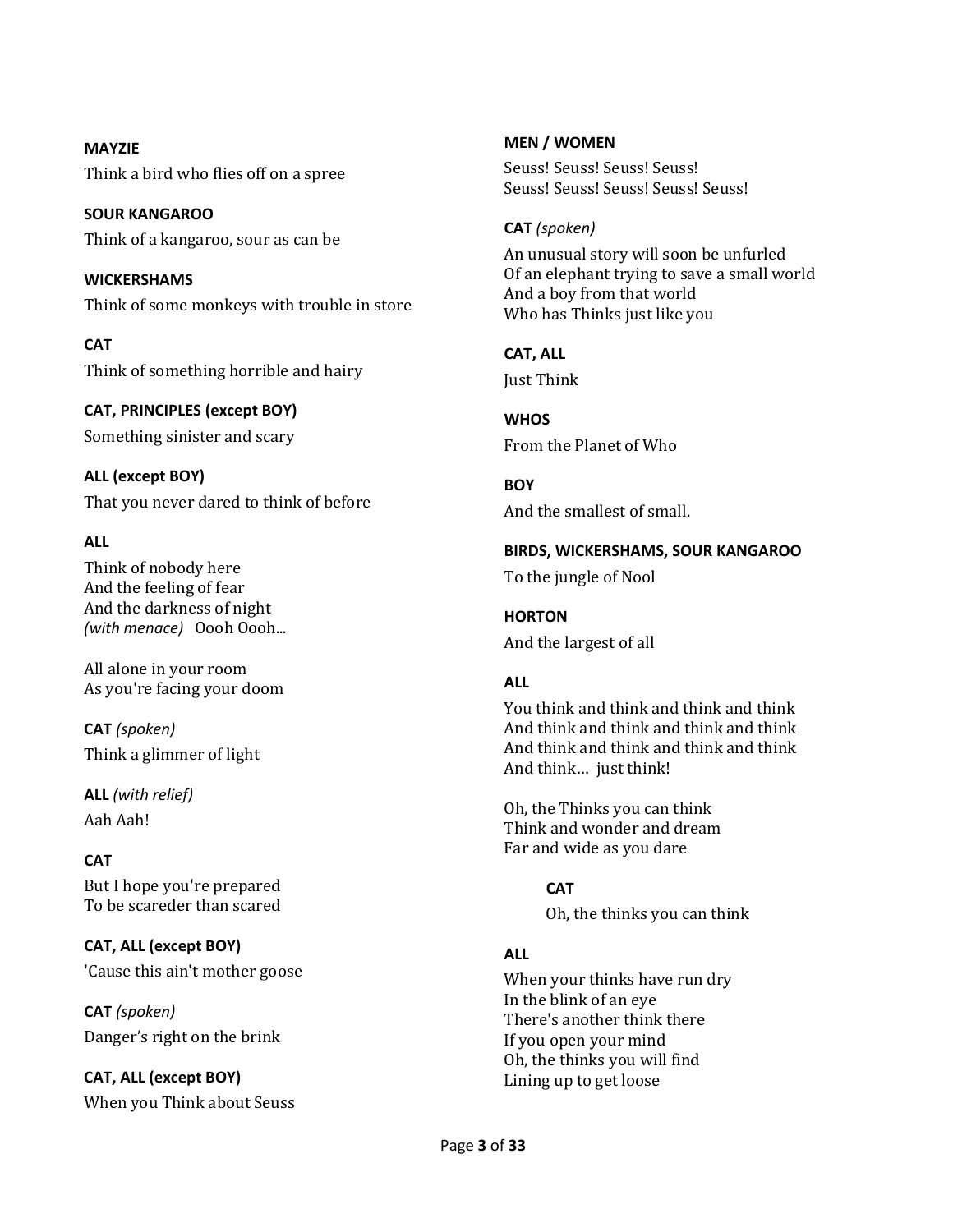Oh, the thinks you can think

#### **ECHO**

Oh, the thinks you can think

# **ALL**

Oh, the thinks you can think

# **ECHO**

Oh, the thinks you can think

### **ALL**

Oh, the thinks you can think When you think about Seuss When you think about Seuss When you think about Seuss

*(The SOUR KANGAROO riffs through the following.)*

# **ALL**

Seuss! Seuss! Seuss! Seuss! Seuss! Seuss! Seuss! Seuss! Seuss! Seuss! Seuss! Seuss!

#### **BOY**

Seuss!

# <span id="page-3-0"></span>**3 — HORTON HEARS A WHO**

### **CAT** *(to JOJO)*

Our story begins With a very strange sound The drums of a jungle Beginning to pound

*(Jungle drums begin.)*

**CAT** Now, imagine a sky

**BOY** I'll imagine bright blue

*(BOY and CAT create a blue sky and a jungle setting.)*

# **CAT**

It's the Jungle of Nool!

# **BOY**

Near the River Walloo!

*(The CAT and the BOY watch as the Jungle of Nool is revealed. The JUNGLE CITIZENS enter, along with the BIRD GIRLS, a flamboyant "girl group" of the jungle.)*

### **ALL (except Cat & Boy)**

Who who wah dah Who who who wah dah dah dah Who who wah dah Who who who wah dah

Who who wah dah Who who who wah dah dah dah Who who wah dah Who who who wah dah

Who who wah dah Who who who wah dah dah dah Who who wah dah Who who

# **CAT**

Now think of an elephant lumbering through.

*(We now see HORTON THE ELEPHANT.)*

# **ALL (except Cat & Boy)**

Who who wah dah Who who who wah dah dah dah

**BOY** *(spoken)* Horton!

**CAT** *(spoken)* Yes, Horton

**CAT, BOY** *(spoken)* Horton Hears a Who!

# **HORTON**

On the fifteenth of May In the jungle of Nool In the heat of the day In the cool of the pool He was splashing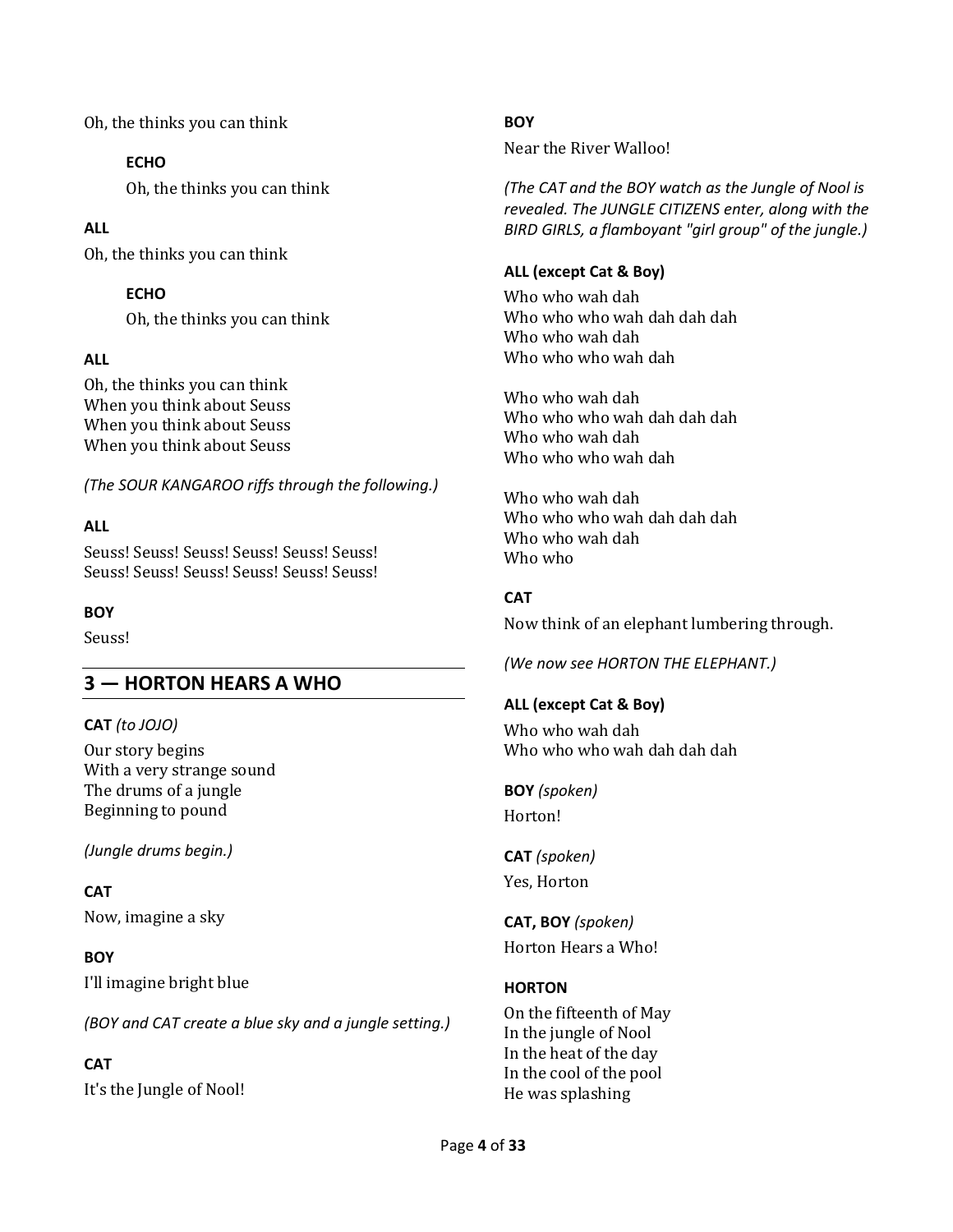### **ALL (except Horton)** Splash!

#### **HORTON**

Enjoying the jungle's great joys When Horton the elephant

#### **BOY**

Horton the Elephant

**ALL** Horton the elephant

**HORTON** Heard a small noise

#### **MAYOR**

*(Offstage, distant and tiny)* Help! Help!

#### **BIRD GIRLS**

So Horton stopped splashing He looked toward the sound

**HORTON**  That's funny

**BIRD GIRLS**  Thought Horton

**HORTON**  There's no one around

#### **BIRD GIRLS** Then he heard it again Just a very faint yelp

**HORTON**  As if some tiny person were calling for help

### **MAYOR**

*(Offstage, distant and tiny)* Help! Help!

**HORTON**  I'll help you

**BIRD GIRLS**  Said Horton

**HORTON**  But who are you, and where?

#### **BIRD GIRLS**  He looked and he looked He could see nothing there

**HORTON**  But a small speck of dust blowing past...

# **BIRD GIRLS**

Woosh!

*(All follow an invisible speck of dust with their eyes, as it shoots past and stops in front of HORTON.)*

#### **HORTON**

Through the air

### **HORTON** *(spoken)*

I say! How confusing! I've never heard tell Of a small speck of dust that is able to yell So you know what I think? Why I think that there must be someone on top of that small speck of dust Some poor tiny person Who's shaking with fear That he'll blow in the pool! He has no way to steer! He's alone in the universe…! I'll just have to save him Because after all A person's a person, no matter how small. A person's a person no matter how small.

#### **ALL (except Cat, Boy & Horton)**

Who who wah dah who who who wah dah dah dah who who wah dah who who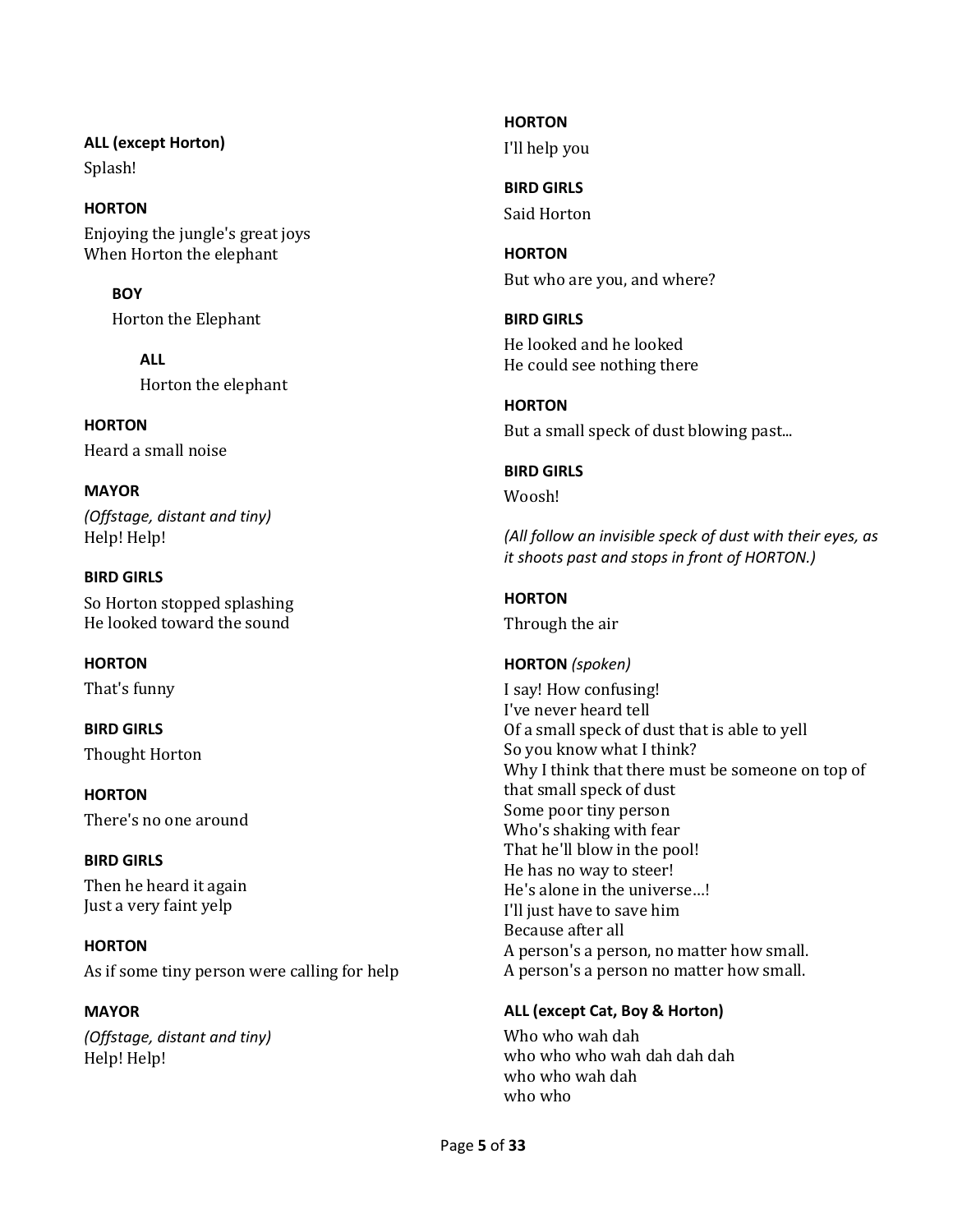#### **BIRD GIRLS**

So, gently, and using The greatest of care The elephant stretched His great trunk through the air And he lifted the dust speck And carried it over and placed it down

#### **HORTON** *(spoken)*

Safe!

#### **BIRD GIRLS**

On a very soft clover

*(THE SOUR KANGAROO makes an impressive entrance.)*

### <span id="page-5-0"></span>**4 — BIGGEST BLAME FOOL**

#### **SOUR KANGAROO**

*(spoken)* Humpf! ... Humpfed a voice.

'Twas a sour kangaroo, And the young kangaroo in her pouch said:

#### **YOUNG KANGAROO**

"Humpf"

#### **SOUR KANGAROO**

Too!

*(spoken)* Why that speck is as small as the head of a pin. A person on that? Why there never has been!

*(She laughs derisively)* You're the biggest blame fool in the Jungle of Nool And I don't care who I tell The biggest blame fool in the Jungle of Nool

#### **YOUNG KANGAROO**

And I think so as well!

#### **SOUR KANGAROO**

Maybe I'm nasty, maybe I'm cruel But you're the biggest blame fool

#### **YOUNG KANGAROO**

In the Jungle of Nool

#### **HORTON**

It's true. Please believe me! I tell you sincerely My ears are quite keen And I heard him quite clearly I know there's a person down there And what's more Quite likely there's two Even three. Even four!

*(The WICKERSHAM BROTHERS enter—monkeys up to mischief.)*

**WICKERSHAM #1** Ha! Laughed a voice!

> **WICKERSHAM #2,3**  Ha! Laughed some others!

#### **WICKERSHAMS**

Ha! Ha! Ha! Laughed the Wickersham brothers!

*(They dance with glee.)*

Oh, he's the biggest blame fool In the Jungle of Nool And monkeys like us should know.

#### **SOUR KANGAROO**

No, no, no, no!

#### **WICKERSHAMS**

We've been out on a limb Lookin' down on him

#### **WICKERSHAM #1**

And he's fat!

#### **WICKERSHAM #2**

He's dumb!

#### **WICKERSHAM #3**

He's slow!

**SOUR KANGAROO** Uh huh!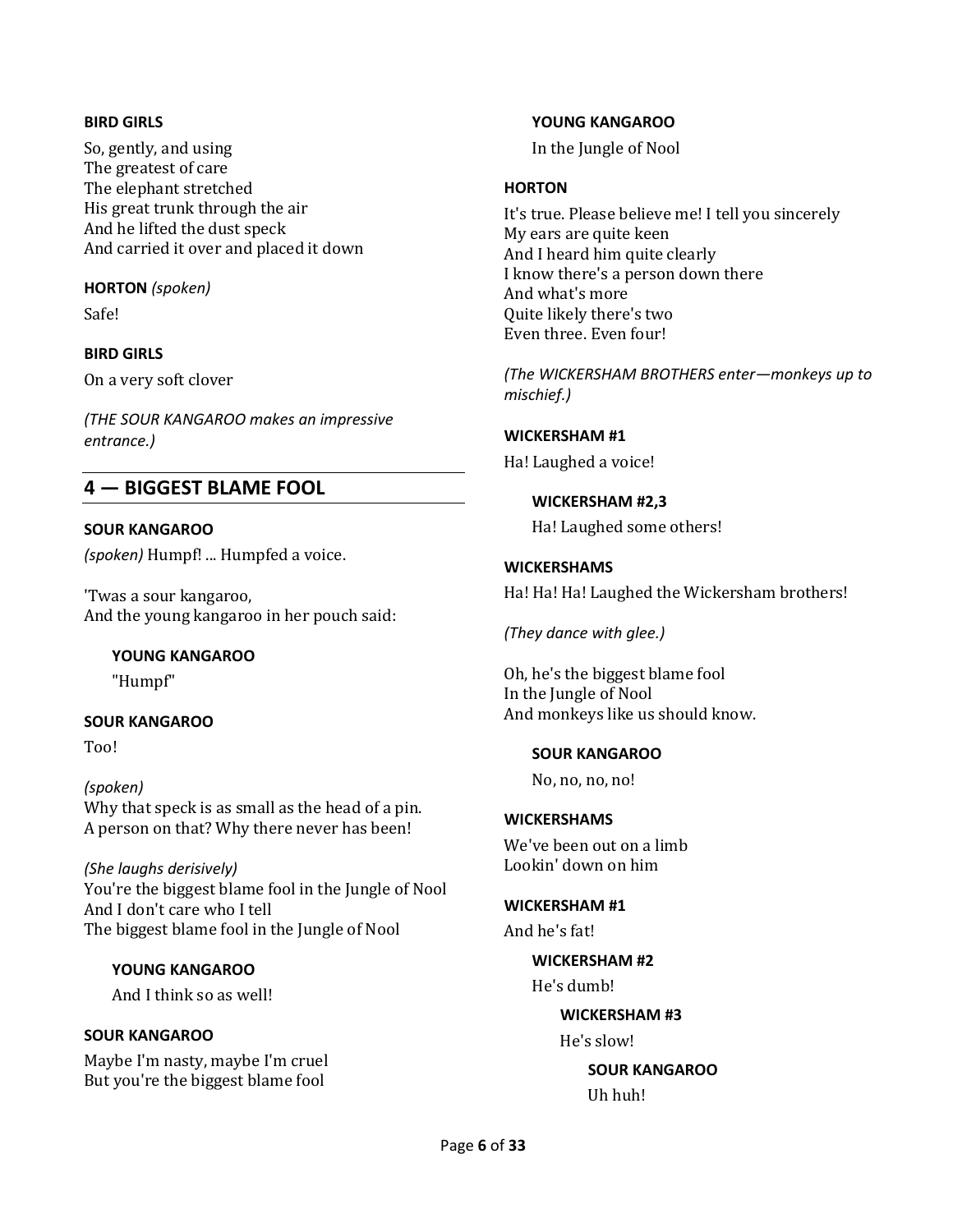#### **SOUR KANGAROO & WICKERSHAMS**

Elephants ain't too swift as a rule But he's the biggest blame fool in the Jungle of Nool. 'Cause he's talkin' to a speck, talkin' to a speck, To a speck of dust

#### **WICKERSHAM #3**

Blame fool in the Jungle of Nool

#### **WICKERSHAMS, SOUR KANGAROO, BIRD GIRLS**

Talkin' to a speck, talkin' to a speck, To a speck of dust!

#### **WICKERSHAM #3**

Blame fool in the Jungle of Nool

#### **SOUR KANGAROO**

R-e-s-p-e-c-k! Oh, please! Take that speck away!

#### **SOUR KANGAROO, BIRD GIRLS, WICKERSHAMS**

Did you hear? Did you hear? Did you, did you hear?

#### **BIRD GIRLS**

Through the jungle, the news quickly flew.

# **SOUR KANGAROO, BIRD GIRLS, WICKERSHAMS**

Did you hear? Did you hear? Did you, did you hear?

#### **BIRD GIRLS**

He talks to a dust speck! It's on Channel Two!

*(THE BOY instantly envisions the whole scene on TV. THE CAT IN THE HAT now plays a TALK SHOW HOST.)*

#### **CAT** *(as TALK SHOW HOST)*

Our topic today is "Psychic elephants who hear voices." Whaddaya think, folks, is the elephant off his trunk? We'll he right back with "speck", "clover", "dust", "neighbor", 'who'....

*(CAT holds the microphone to the clover for a beat.)* 

Nothing! Stay tuned - we'll be right back!

#### **SOUR KANGAROO, BIRD GIRLS, WICKERSHAMS**

Biggest blame fool in the Jungle of Nool

*(The CAT now interviews GERTRUDE MCFUZZ, a plain bird with a one-feather tail.)* 

#### **GERTRUDE** *(spoken)*

I'm Gertrude McFuzz, and I live right next door He's never done anything crazy before

#### **SOUR KANGAROO, BIRD GIRLS, WICKERSHAMS**

Biggest blame fool in the Jungle of Nool

#### **GERTRUDE** *(spoken)*

He's always been friendly and loyal and kind I just don't believe Horton's out of his mind

#### **SOUR KANGAROO, BIRD GIRLS, WICKERSHAMS**

Did you hear? Did you hear? Did you, did you hear?

*(The glamorous and flamboyant MAYZIE LA BIRD is now interviewed.)* 

**MAYZIE (spoken)** I'm Mayzie La Bird and I live in that tree.

# **SOUR KANGAROO, BIRD GIRLS, WICKERSHAMS**

Did you hear? Did you hear? Did you, did you hear?

**MAYZIE (spoken)** Enough about Horton. Let's talk about me!

# **MAYZIE, BIRD GIRLS**

Let's talk about, talk about, Talk about, talk about me!

#### **BIRD GIRLS, WICKERSHAMS**

Talkin' to a speck, talkin' to a speck, to a speck of dust

#### **SOUR KANGAROO**

Just a fool, just a fool, just a fool!

#### **BIRD GIRLS, WICKERSHAMS**

Talkin' to a speck, talkin' to a speck, To a speck of dust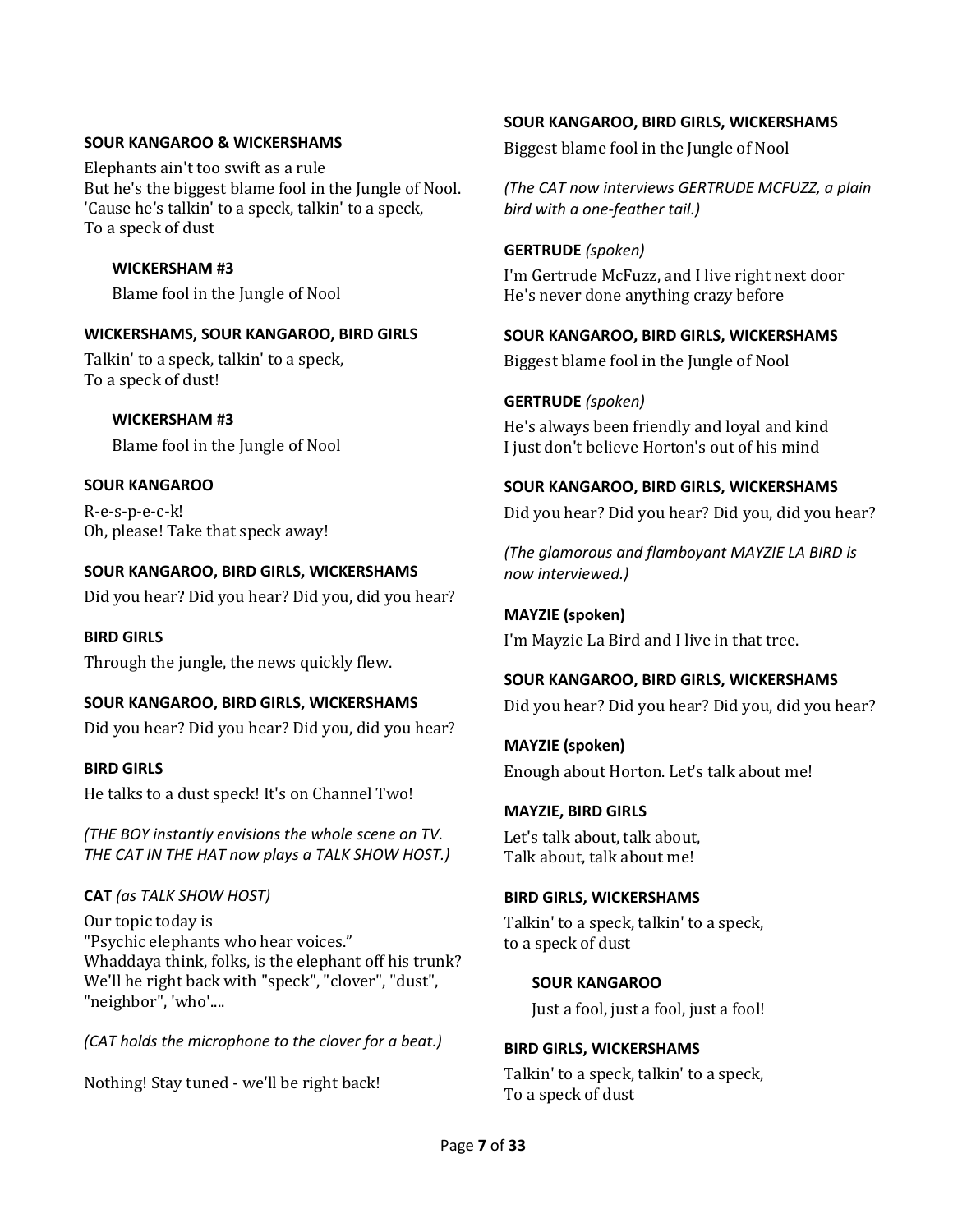#### **WICKERSHAMS SOUR KANGAROO**

Blame fool in the Fool! Fool!<br>Iungle of Nool Fool! Fool! Jungle of Nool

#### **HORTON**

I just have to save them, because after all A person's a person no matter how small

#### **HORTON & GERTRUDE**

A person's a person no matter how...

*(Their intimate moment is interrupted by the others)*

#### **SOUR KANGAROO, BIRD GIRLS, WICKERSHAMS**

Biggest blame fool in the Jungle of Nool He's the worst we ever saw!

#### **BIRD GIRLS**

Tellin' lies, makin' jokes

#### **WICKERSHAMS**

It's an elephant hoax!

#### **SOUR KANGAROO, BIRD GIRLS, WICKERSHAMS**

Brother, that's against the law! Breakin' the peace, creatin' a fuss!

#### **SOUR KANGAROO**

Somebody's thinkin' different than us!

#### **SOUR KANGAROO, BIRD GIRLS, WICKERSHAMS**

Biggest blame fool In the Jungle of … Nool, Nool, Nool! In the Jungle of Nool, Nool, Nool! In the Jungle of Nool, Nool, Nool!

*(The CITIZENS OF THE JUNGLE begin to exit, singing the following. The WICKERSHAMS pause to deliver their warning.)*

# <span id="page-7-0"></span>**5 — BIGGEST PAYOFF / GERTRUDE McFUZZ**

#### **SOUR KANGAROO, BIRD GIRLS**

Who who wah dah Who who Who wah dah dah dah *(repeat & exit)*

#### **WICKERSHAMS #1,2,3** *(while exiting)*

Better look out, Better look out, Horton Better look out Or someone's gonna get your clover! Better look out, Better look out, Horton, Better look out, better look out!

*(GERTRUDE remains behind for one moment, looking at HORTON longingly.)*

#### **GERTRUDE**

On the fifteenth of May, Miss Gertrude McFuzz Discovered how truly unique Horton was. But she knew to approach him Would probably fail, *(spoken)* 'Cause who'd notice a bird *(sung)* With a one feather tail?

*(GERTRUDE exits dejectedly. HORTON is alone with the speck. He listens closely.)*

**MAYOR** *(Offstage, tiny and distant)* Help! Help!

#### **CAT**

Then he heard it again. Calling over and over...

#### **MAYOR (Offstage, tiny and distant)**

Help! Help!

#### **CAT**

So he tried to think Who might be down on that clover An invisible world—amazing but true— And guess who now enters the story

#### **JOJO**

Wh<sub>o</sub>?

#### **CAT**

You!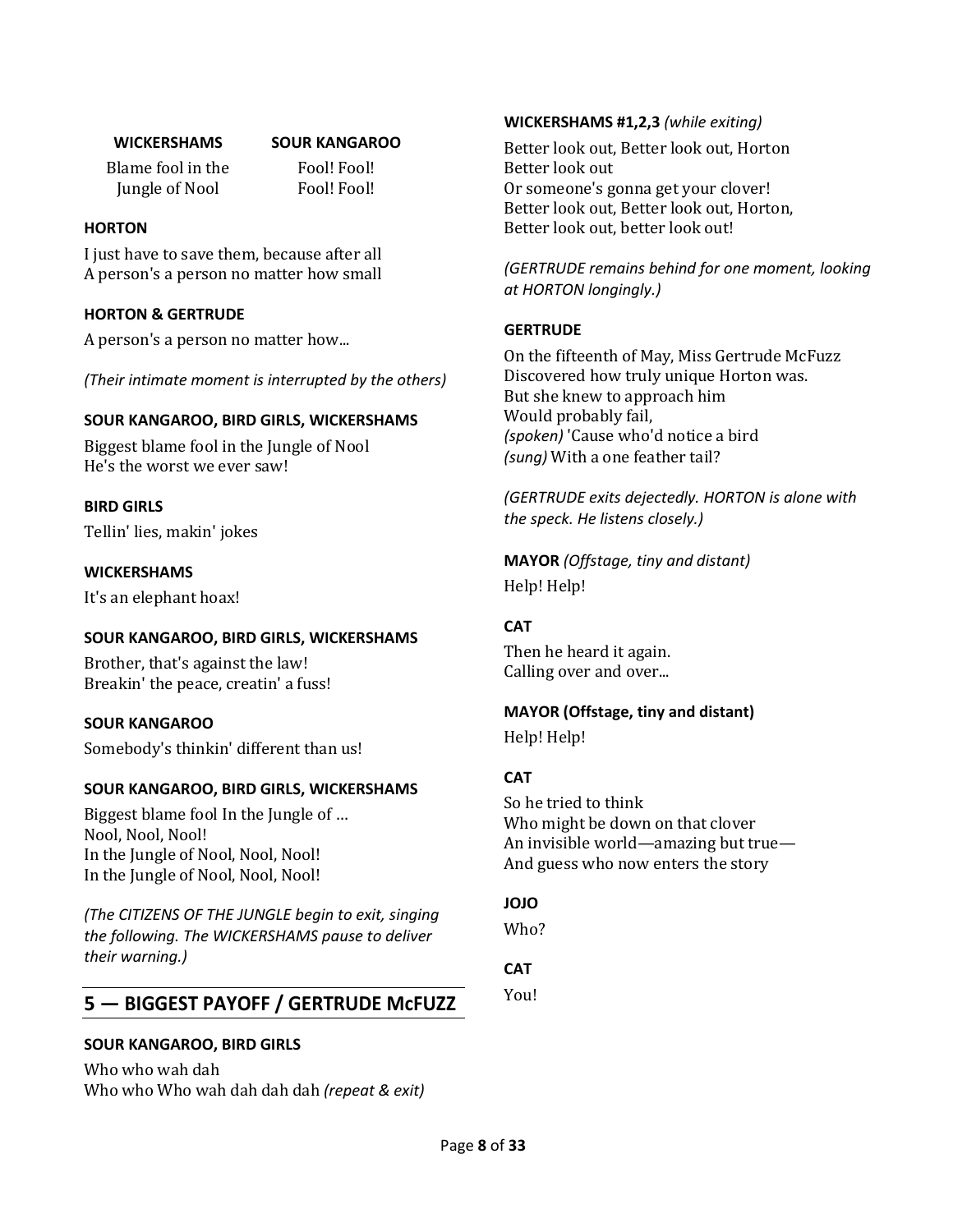# <span id="page-8-0"></span>**6 — HERE ON WHO**

#### **HORTON**

Hello? Is anyone there? Who are you?

#### **MAYOR**

Well, we're Whos here. We are Whos here. Smaller than the eye can see. It's true, sir. We're who's who, sir. I'm a Who …

#### **MRS. MAYOR and JOJO**

…and so are we.

#### **MAYOR & MRS. MAYOR , JOJO**

We're tiny little people Blowing by in the air Wondering how and why We're on Who, The ti-iniest planet in the sky!

*(The entire WHO population is revealed. HORTON listens intently and reacts throughout the entire song as the WHOS tell him their story.)* 

#### **WHOS**

A-ladela-deladela who who A-ladela-deladela who

**MR. MAYOR** Who!

#### **WHOS**

A-ladela-deladela who who A-ladela-dela...

We're Whos here, Win or lose here, Struggling to stay alive. Each gust propels our dust. Oh, How the heck do Whos survive?

At any given moment We could crash or be drowned, Hitting the ground, oh my! Here on Who, The ti-iniest planet in the sky

#### *(Calliope-like)*

**WHO MEN (WHO WOMEN)** Who! (Who!) Who! (Who!)

**MAYOR** *(spoken)* I'm the mayor.

**WHO MEN (WHO WOMEN)** Who! (Who!) Who! (Who!)

**MRS. MAYOR** *(spoken)* I'm his wife.

**WHO MEN (WHO WOMEN)** Who! (Who!) Who! (Who!)

**MAYOR & MRS. MAYOR, JOJO** Just imagine the Whos' unusual life!

**WHOS** Picture the tiniest houses and grocery stores.

Who...

Tiny umbrellas that drip on the tiniest floors.

Who...

The tiniest tunnels and tiniest streets. Miniature buses with miniature seats. Miniature buildings with miniature windows and doors!

**HORTON**  No smaller town than yours

**MAYOR**  Imagine a place that is tidy And totally clean

#### **WHOS**

Who...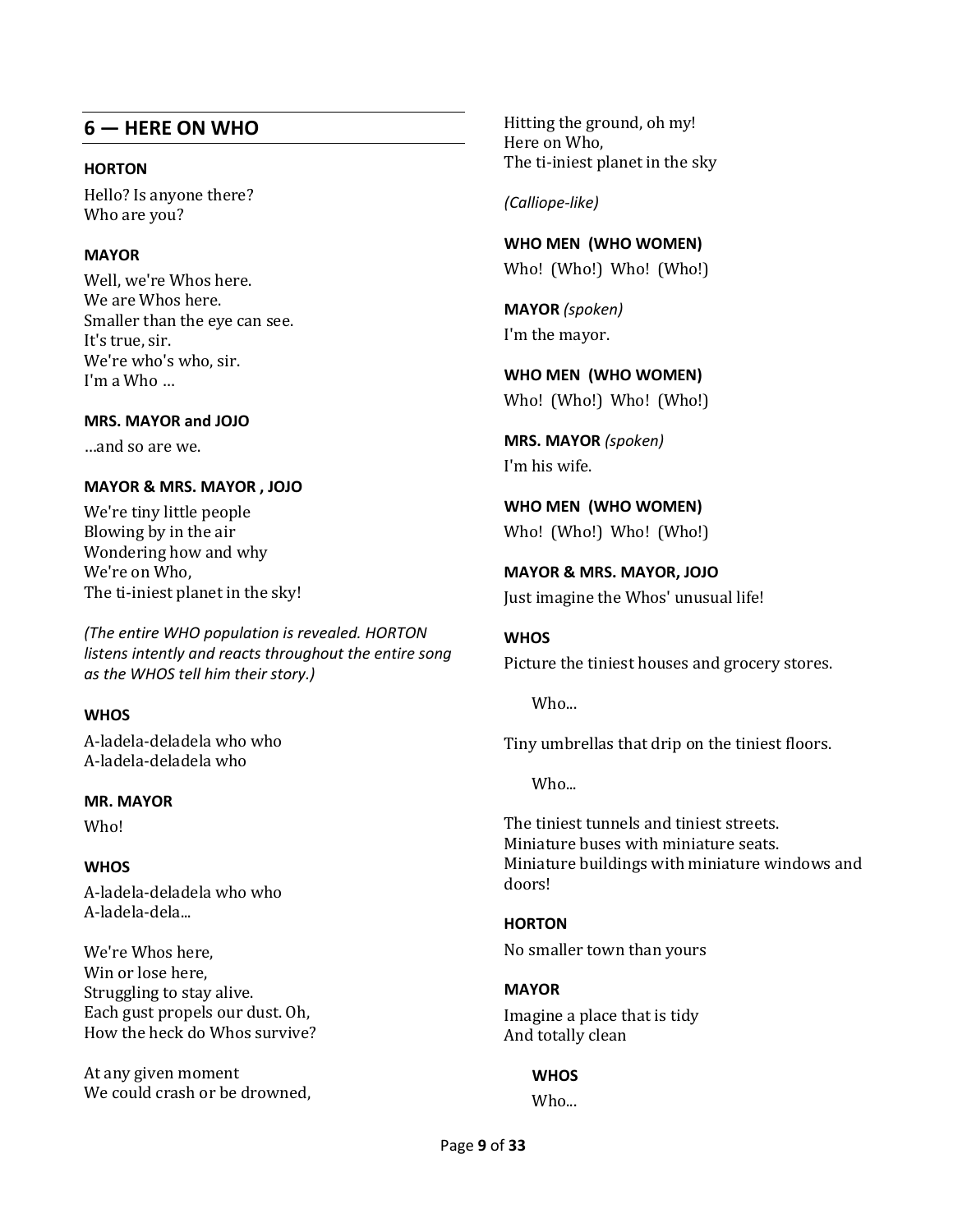#### **GRINCH**

Where even a Grinch wouldn't dare to be totally mean!

#### **WHOS**

Who...

**MAYOR**  You think that it's heaven on earth Yes, you do!

**MRS. MAYOR** But heaven on earth isn't heaven on Who!

#### **WHOS**

Troubles on Who Are the biggest that you've ever seen.

Yes, here on Who we live in fear. We're drifting through space And cannot steer! A troubled and a tiny land... Our future's in your hand...

*(They move closer, appealing to the listening HORTON.)*

It's up to you, sir. Please help Who, sir. You're the only one who hears.

You must, sir! Save our dust, sir! Now that we have reached your ears!

We're tiny little people Saying thanks in advance Hoping perchance, you'll try!... Here on Who, The ti-iniest planet in… the… sky...

*(HORTON listens to the clover with great seriousness.)*

#### **HORTON (***spoken)*

I won't let you down. No, I won't let you fall. *(sung)* A person's a person No matter how small. A person's a person No matter how small.

#### **WHOS**

Whoooo!

*(The WHOS begin to recede. We see MR & MRS MAYOR.)*

# <span id="page-9-0"></span>**7 — MEET JOJO THE WHO**

**MR. MAYOR** *(spoken)* Here's our tiny Who family on a small rainy day.

**MRS. MAYOR** *(spoken)* Mom and Dad are just home from the Who PTA.

# <span id="page-9-1"></span>**8 — HOW TO RAISE A CHILD**

**MRS. MAYOR** He was mommy's little boy

**MR. MAYOR** He was daddy's little man

**MR. & MRS. MAYOR** He was never any trouble 'til this *(spoken)* "thinking thing" began.

**MR. MAYOR** We must both lay down the law

**MRS. MAYOR** Will he hate us?

**MR. MAYOR** Maybe so.

#### **BOTH**

Oh, where are the instructions On how to raise a child? Who has the instructions on how to raise a child? Who has all the answers? I don't know.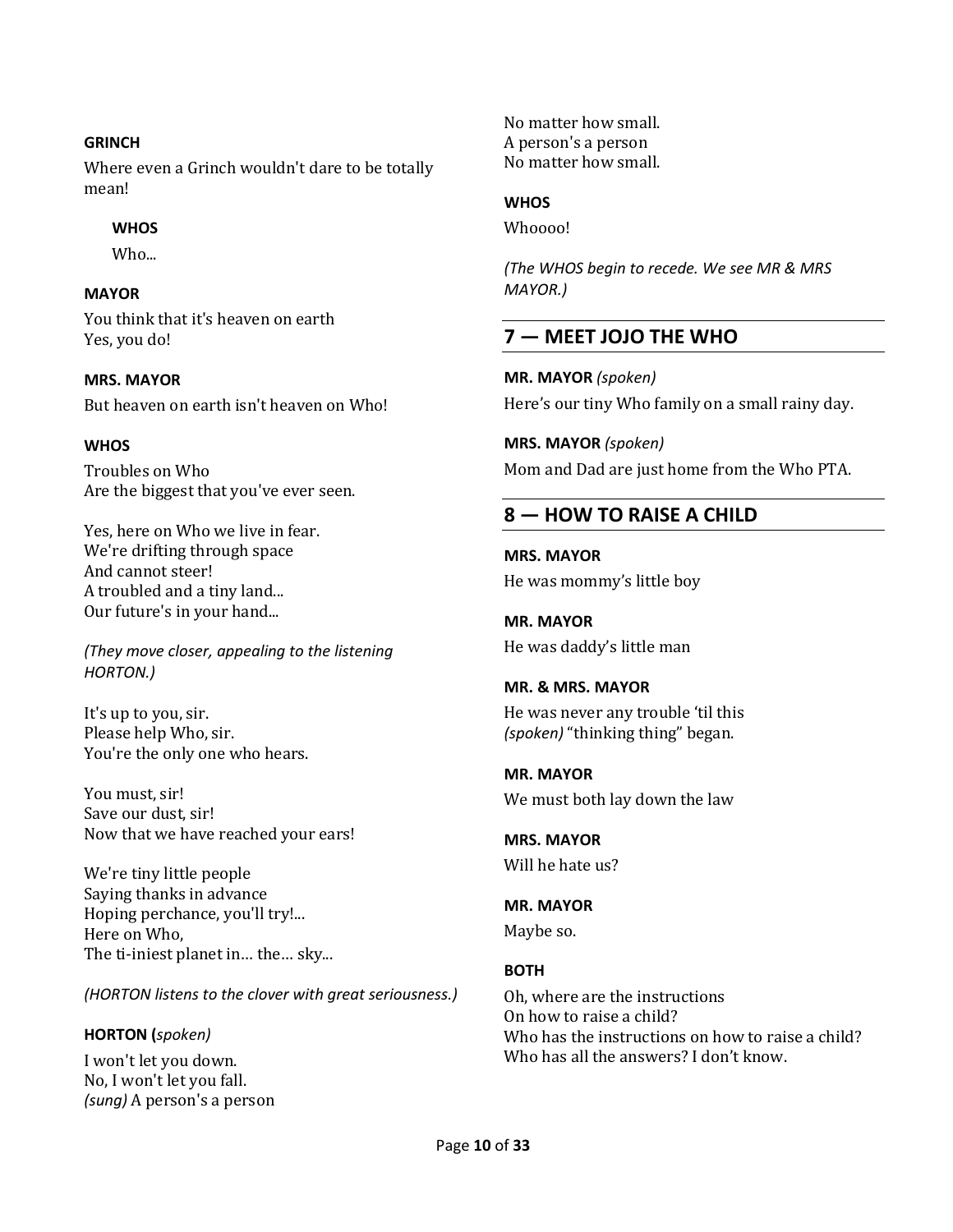*(JOJO's parents begin to scold him. THE CAT reacts with guilty amusement. We can see he's the one who got JOJO into trouble! JOJO can see THE CAT, but his parents can't.)*

#### **MR. MAYOR**

JoJo. I'm the mayor of Who. Why I've just been elected. And upright behavior is thus forth expected.

#### **MRS. MAYOR**

But we've just had a talk with your teachers today And they didn't have one single good thing to say

#### **MR. MAYOR**

You invented new thinks which defy all description!

#### **MRS. MAYOR**

You gave Miss O'Dooley a nervous conniption!

#### **MR. MAYOR**

Your thinks were so wild they disrupted your classes And made Mrs. Mackel-Who drop her new glasses. Which is why you're suspended!

#### **MRS. MAYOR**

Yes, that's what they said!

#### **MR. MAYOR**

Young man, what in Who has got into your head?!

#### **JOJO**

I...um...

*(JOJO looks to the CAT for help, but the CAT makes it clear he's on his own.)*

#### **MR. MAYOR**

Now Horton has found us. We're safe on a clover. But clearly our troubles are far, far from over.

#### **MRS. MAYOR**

We don't mean to scold you. We love you, oh, yes, dear. But couldn't you try thinking just a bit less, dear? **MR. MAYOR**  Stop telling such outlandish tales.

**MRS. MAYOR**  Stop turning minnows into whales.

**MR. MAYOR**  Now take your bath and go to bed.

**MRS. MAYOR**  And think some normal thinks instead.

*(PARENTS exit, leaving JOJO alone to take his bath. He turns accusingly to THE CAT.)*

# <span id="page-10-0"></span>**9 — OH, THE THINKS YOU CAN THINK! (REPRISE)**

#### **JOJO**

You got me in trouble! Get out! Go away!

#### **CAT**

All right, I'll be going. But first, let me say…

#### **CAT**

Oh, the Thinks you can think!

**JOJO**

Stop!

### **CAT**

Oh, the Thinks you can think

**JOJO**

Be quiet!

### **CAT**

As you splash and you splish!

**JOJO** I'm not listening!

#### **CAT**

As you sit there and scrub,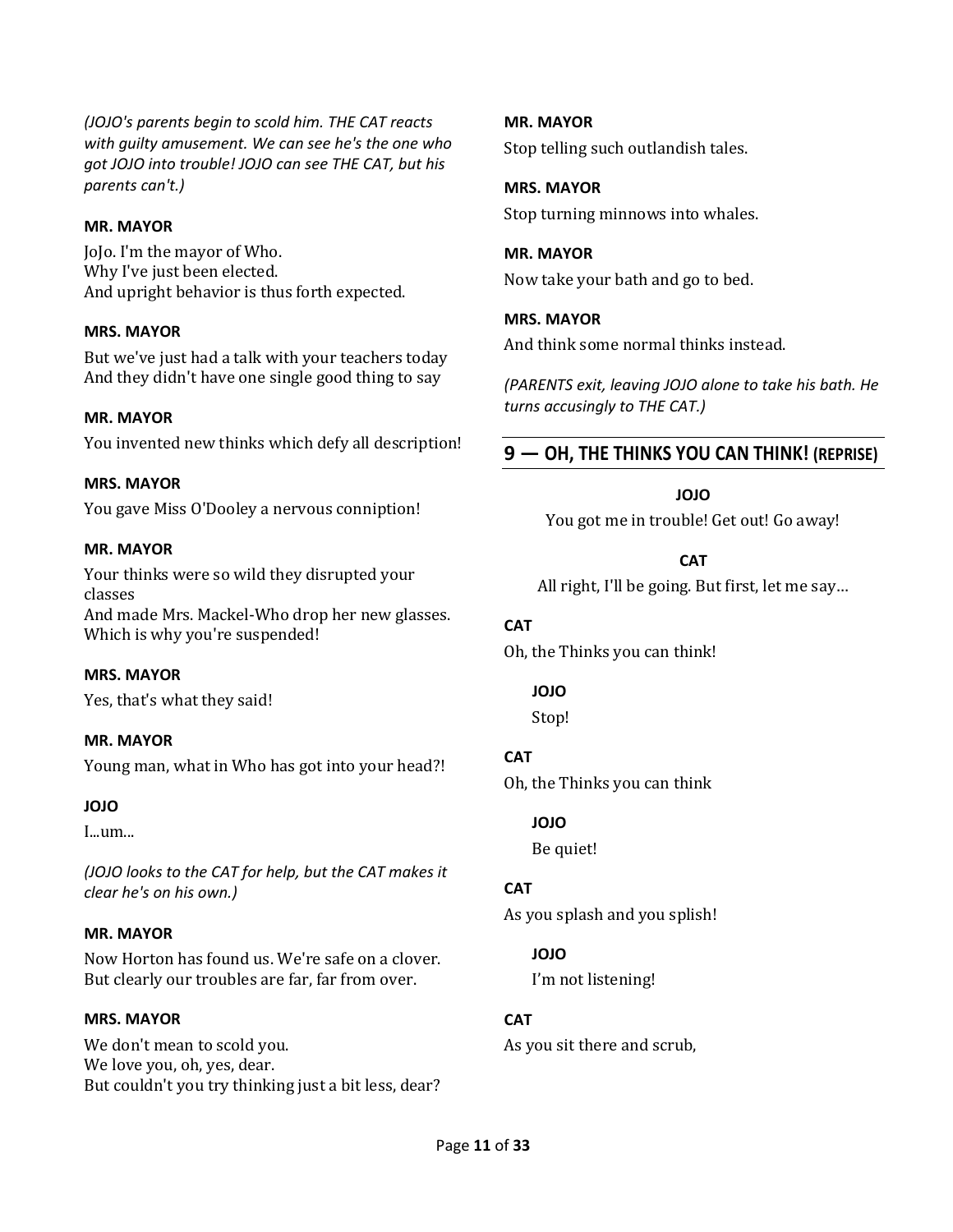**JOJO** *(humming to block out the CAT)*

### **CAT**

Have a think in that tub, think of water…and fish!

### **JOJO**

Fish?

# **CAT**

Think of pipes in the floor leading off to a shore Where the water is cool. Soon your tub's not a tub.

#### **JOJO**

It's McElligot's Pool!

# <span id="page-11-0"></span>**10 — IT'S POSSIBLE (PART 1)**

#### **JOJO**

This might be a pool Like I've read of in books Connected to one of those underground brooks! An underground river That starts here and flows Right under this bathtub! And then, who knows?

It's possible! Anything's possible!

*(JOJO's imagination starts to expand.)*

It might go along, Down where no one can see Right under state highway Two hundred and three! Right under the wagons! Right under the toes Of Mrs. Umbroso! Who's hanging out clothes!

It's possible! Anything's possible.

#### **JOJO, CAT**

It's possible! Anything's possible!

#### **JOJO**

This might be a river Now mightn't it be Connecting McElligot's Pool with the sea! Then maybe some fish might be swimming... Swimming toward me!

*(We are suddenly underwater. Strange fish appear all shapes and sizes, wildly-colored and wildly improbable.)* 

### **ALL**

Ah…! *Oo-wee-ee-ee-ee-ooh!* It's possible It's possible Ah…! *Oo-wee-ee-ee-ee-ooh!* It's possible It's possible Ah… …. ….!

### **JOJO ALL**

Oh, the sea is so full *Ooh ... Wah-ooh ...* Of a number of fish If a fellow is patient *Ooh ... Wah-ooh ...* He might get his wish! And that's why I think *Ooh ... Wah-ooh ...* That I'm not such a fool

#### **ALL**

When I sit here and fish

### **JOJO**

In McElligot's pool! It's possible.

#### **WOMEN**

It's possible

**MEN** It's possible

# **JOJO**

Anything's

# **ALL**

Possible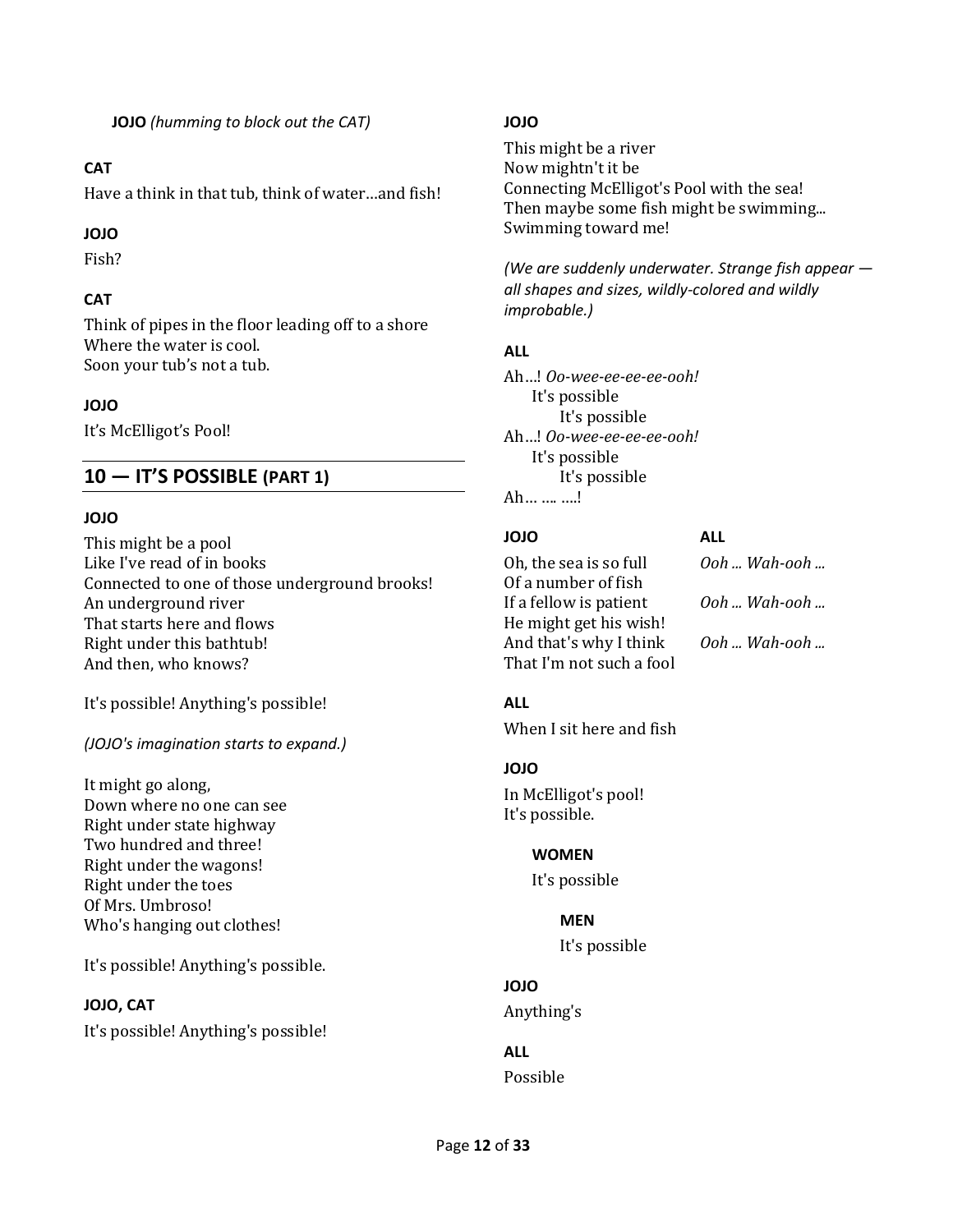#### **JOJO**

It's possible

#### **WOMEN**

It's possible

#### **MEN**

It's possible

### **JOJO**

Anything's

#### **ALL**

Possible

#### **JOJO**

It's possible... Anything... Anything...

*(Music fades out. JOJO's parents abruptly interrupt his fantasy, bearing mops.)*

#### **MR. MAYOR**

Jojo! The tub's overflowed on the floor! The water is running right under the door!

#### **MRS. MAYOR**

The ceiling is peeling! You've flooded the den! Oh, JoJo, I think you've been thinking again!

#### **MR. MAYOR**

I say this with firmness and terrible sorrow, Young man, we will deal with you come tomorrow!

*(MR. and MRS. MAYOR exit.)*

### <span id="page-12-0"></span>**11 — IT'S POSSIBLE (PART 2)**

#### **JOJO**

I still think That I'm not such a fool When I sit here and fish In McElligot's pool!

### **CAT**

It's possible.

*(The FISH magically re-appear.)*

#### **ALL**

Anything's possible!

*(Attention changes to HORTON, sitting alone, guarding his clover.)*

# <span id="page-12-1"></span>**12 — ALONE IN THE UNIVERSE**

#### **HORTON** *(spoken)*

I've been guarding this clover For over a week, Getting laughed at For thinking a dust speck can speak. Well, let them all laugh I'll try not to mind, For I have found something That they'll never find!

#### **HORTON** *(sung)*

There are secrets on a leaf, In the water, in the air, Hidden planets, tiny worlds, All invisible! Not a person seems to know. Not a person seems to care. There is no one who believes a thing I say...

Well, I'm fairly certain At one time or other Great thinkers all feel this way!

I'm alone in the universe. So alone in the universe. I've found magic but they won't see it

They all call me a lunatic. Ok, call me a lunatic. If I stand on my own, so be it.

'Cause I have wings. Yes, I can fly Around the moon And far beyond the sky And one day soon I know there you'll be One small voice in the universe One true friend in the universe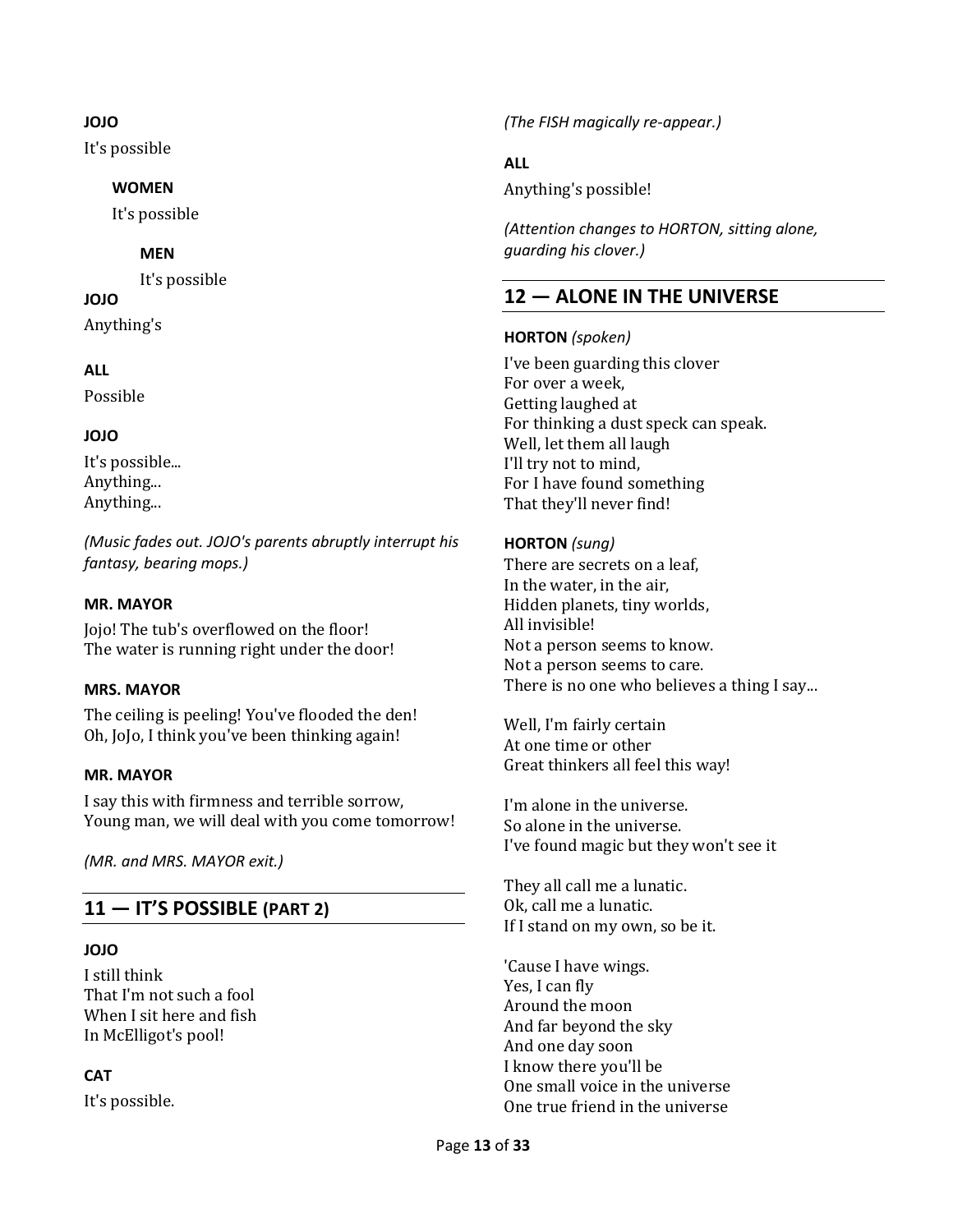Who believes in me...

#### **JOJO**

I'm alone in the universe. So alone in the universe. My own planets and stars Are glowing.

#### **HORTON**

Alone in the universe

#### **JOJO**

No one notices anything. Not one person is listening. They don't have any way of knowing.

#### **HORTON**

Nobody knows that I have wings

> **JOJO** I have wings

**HORTON** Yes, I can fly

> **JOJO** I can fly

**HORTON** Around the moon And far

#### **HORTON, JOJO**

Beyond the sky Well, someday soon You will hear my plea

**HORTON**  One small voice in the universe

> **JOJO** One true friend in the universe

**BOTH**  Please believe in me ... **HORTON** *(spoken ssoftly, to his clover)* Hello...hello?

**JOJO** *(startled)* Hello?

**HORTON** *(startled as well)* Who's there?

**JOJO** It's me, Jojo. The Mayor's son.

**HORTON**  I'm Horton. The Elephant

**JOJO**  Are you real, or are you a very large think?

**HORTON**  Oh, I'm real, all right. I would state that in ink.

#### **JOJO**

In my thinks, I imagine a lot of strange things And I go to strange places, as if I had wings! I love a good think!

**HORTON**  Well, for me that goes double.

**JOJO** Sometimes my thinks are what get me in trouble.

**HORTON**  When you think, do you dream?

**JOJO**  In bright colors!

**HORTON**  Me too. And I go to strange places Like Solla Sollew!

**JOJO**  When you think, do you think

Page **14** of **33**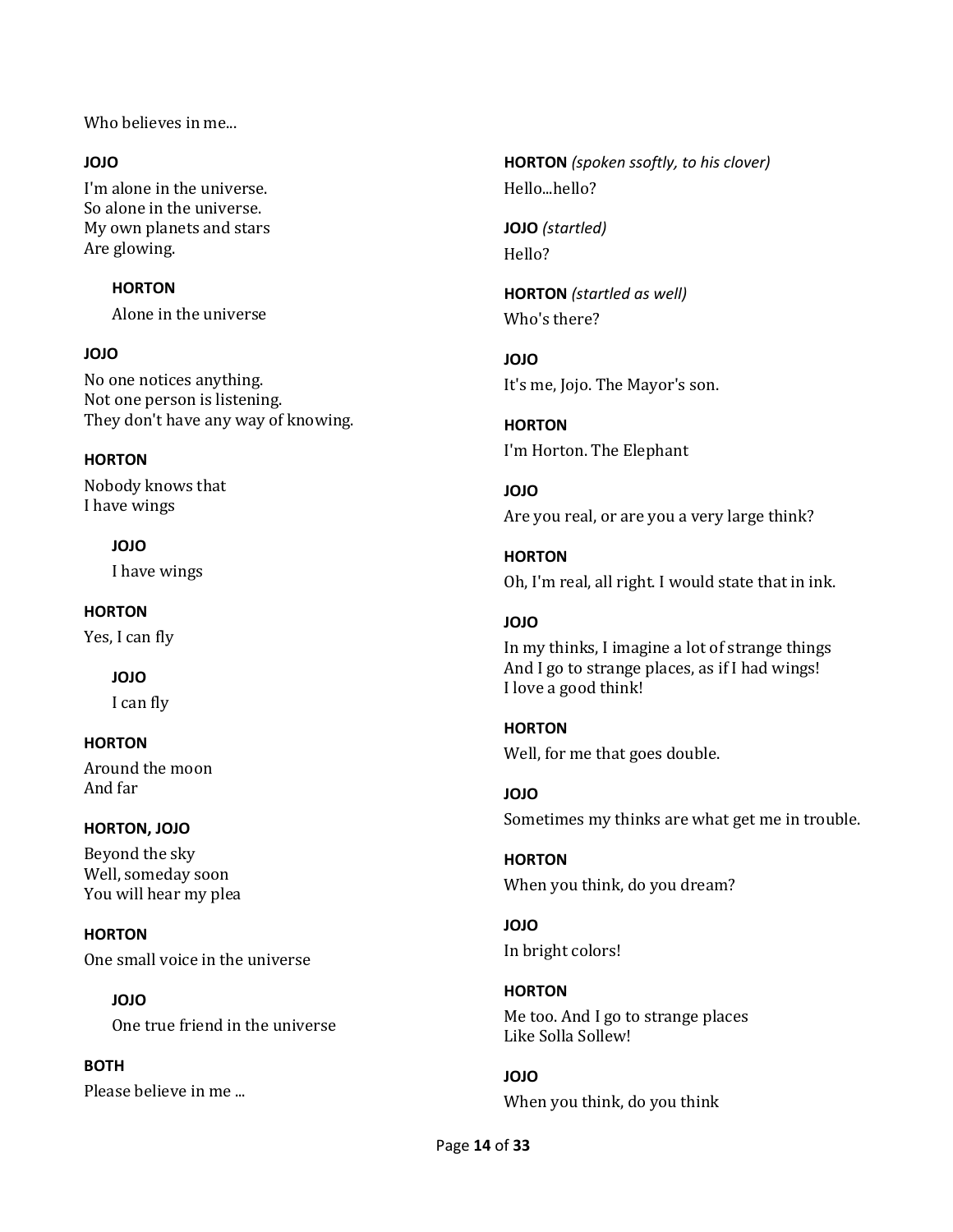You could fly to the stars?

#### **HORTON**

Little friend, no one else Could have thinks such as ours!

*(HORTON and JOJO imagine they are flying through the starry universe.)*

**HORTON** *(singing)* Yes, I have wings.

#### **JOJO**

I have wings

#### **HORTON**

And I can fly

#### **JOJO**

I can fly

#### **HORTON**

Around the moon And far

### **HORTON, JOJO**

Beyond the sky

#### **HORTON**

**JOJO** 

You called my name and you set me free — One small voice in the universe

One true friend in the universe

**HORTON, JOJO** Who believes in me

**HORTON** *(spoken)* Goodnight Jojo.

#### **JOJO**

Goodnight Horton. See you in Solla Sollew!

*(HORTON exits and JOJO goes to sleep. Suddenly, THE CAT pops up behind JOJO's bed and shakes him awake.)*

### **CAT**

Wake up! The scene's over! There's more to be heard. There goes our hero. Who enters?

#### **JOJO**

The bird!

# <span id="page-14-0"></span>**13 — THE ONE FEATHER TAIL OF MISS GERTRUDE MCFUZZ / AMAYZING MAYZIE**

*(GERTRUDE McFUZZ enters, carrying a small guitar.)*

#### **GERTRUDE** *(spoken)*

"Love Song for Horton" Four Hundred and Thirty-Seven.

*(GERTRUDE begins to play and sing.)*

#### **GERTRUDE**

Doo doo, doo doo, doo doo, doo doo doo doo... There once was a girl bird named Gertrude McFuzz And she had the smallest plain tail ever was One droopy-droop feather, that's all that she had And oh! That one feather made Gertrude so sad

She curled it. She dyed it, she gave it a puff She decked it with flowers But it wasn't enough

For no matter what it just was what it was A tail that simply wasn't meant… To catch the eye of an elephant... The one feather tail of Miss Gertrude McFuzz.

*(MAYZIE & BIRD GIRLS enter flamboyantly and notice Gertrude and her pathetic tail.)*

**MAYZIE** *(spoken)* Poor little Gertrude! A sorry sight! Well, I'm gonna take you under my wing And baby, you'll be all right!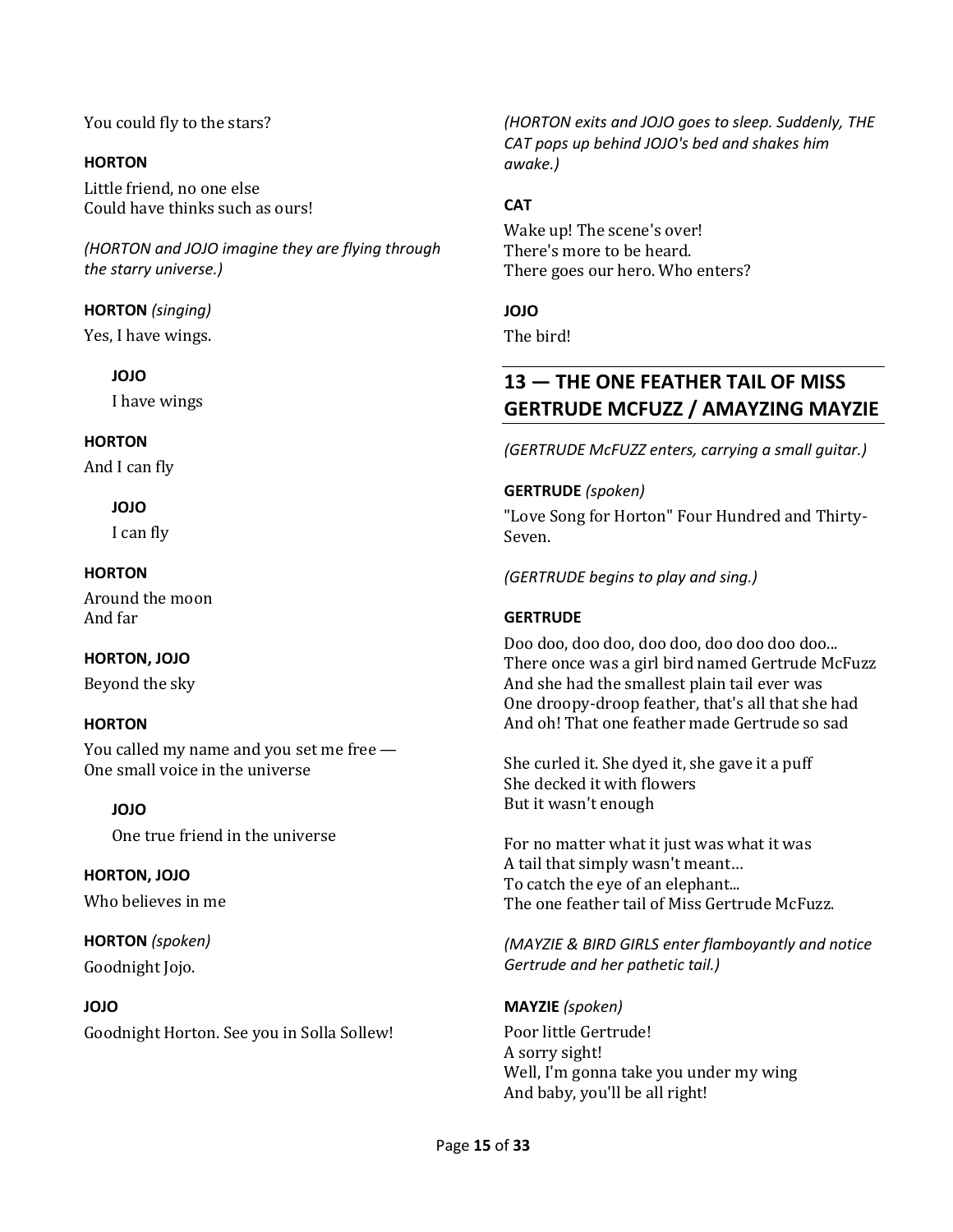*(sung)* I was once a plain little bird like you, kid One pathetic feather was all I grew I had nothing showoff-ish What's a plain bird to do? And there's certainly nothing showoff-ish on you!

**GERTRUDE** *(spoken)* Thank you, Mayzie

#### **MAYZIE**

Then I made a plan for my self-improvement No more crumbs. I vowed I would have the cake! Yes, I went to the doctor

**BIRD GIRLS**  Doctor Dake by the lake

#### **MAYZIE**

And he told me qhat sort of a pill I should take. Now I'm… … … Amayzing Mayzie! As feathered as feathered can be now! Amayzing Mayzie! It was all for sale!

**MAYZIE, BIRD GIRLS**  Amayzing Mayzie!

**MAYZIE**  The birds are all whistling at me now

> **MAYZIE, BIRD GIRLS**  Amayzing Mayzie!

**MAYZIE**  Baby, that's my tail!

*(MAYZIE begins to dance, flaunting her tail. GERTRUDE watches in awe.)*

**BIRD GIRLS**  High or low

**GERTRUDE**  Gee, it's fabulous! **BIRD GIRLS**  Watch her go

**GERTRUDE**  Gee, I'm envious!

**BIRD GIRLS**  To and fro Mayzie's fabulous tail!

**GERTRUDE**  I wish I had one like it

**BIRD GIRLS**  Left and right

**GERTRUDE**  Best I've ever seen

**BIRD GIRLS**  Day or night

**MAYZIE**  Kid, you're turning green!

**GERTRUDE & BIRD GIRLS**  What a sight — Mayzie's fabulous tail!

**MAYZIE**  Get those pills…

> **BIRD GIRLS** Get the pills

**MAYZIE** And you can have frills…

> **BIRD GIRLS** Frills!

**MAYZIE, BIRD GIRLS**  Your Horton is certain to see. And you can be amayzing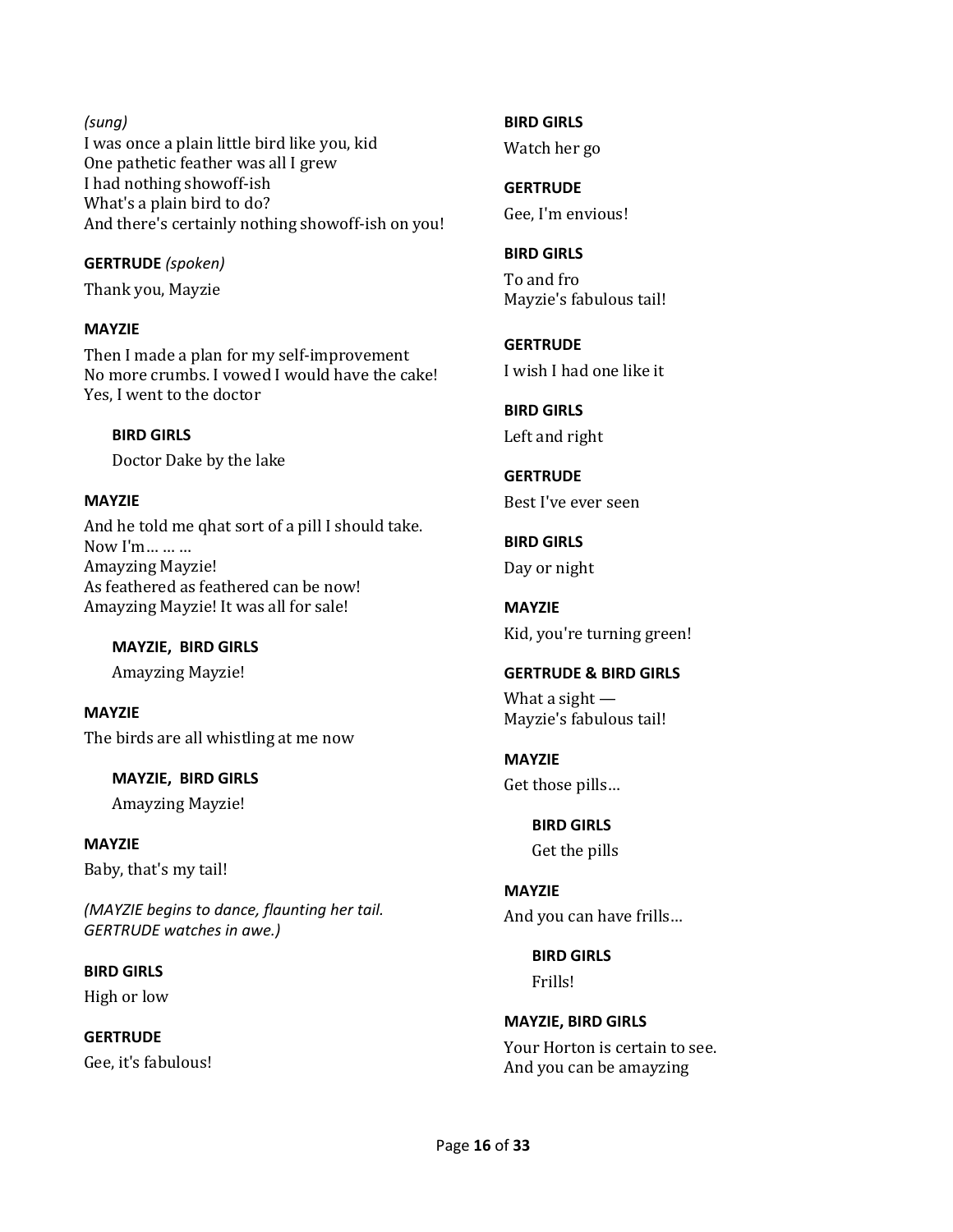#### **MAYZIE**

Almost... As amayzing... As me!!!

*(MAYZIE exits with flare.)*

#### <span id="page-16-0"></span>**14 — AMAYZING GERTRUDE (PART 1)**

#### **GERTRUDE** *(spoken)*

So she flew to the doctor, the doctor named Dake Whose office was high in a tree by the lake And she cried, "Mr. Doctor! Oh, please, do you know Of some kind of pill that will make my tail grow?"

*(Music ends. The CAT appears as DR. DAKE, wearing a stethoscope, speaks the following lines in a foreign language, then repeats them in English.)*

#### **CAT (as Doctor Dake)**

"Tut tut!" said the Doctor. Such talk! It's too absurd!

**GERTRUDE** *(baffled)*

Huh??

**GERTRUDE** 

**CAT (as Doctor Dake)**  In other words, your little tail is just right For your kind of bird!

### <span id="page-16-1"></span>**15 — AMAYZING GERTRUDE (PART 2)**

#### **GERTRUDE** *(having a tantrum)*

Then Gertrude had tantrums. She raised such a din That finally the doctor just had to give in.

**CAT** *(as Doctor Dake) (Reacts to her tantrum)*  Alright already! Bring in the Pill-berry bush!

*(BIRD GIRLS brings in the pill-berry bush. GERTRUDE plucks and eats some of the pills.)*

Gulp! Gulp! Gulp! Gulp Gulp! Gulp gulp!

What was that? Something's itching me! What was that? Something's twitching me! What was that? Are those feathers I see? I think my tail's beginning! Oh my word! This is wonderful! Second, third, Wow, I'm colorful! What a bird I'm beginning to be... Amayzing Gertrude

#### **BIRD GIRLS**

Just look at the tail she is sportin'

**GERTRUDE, BIRD GIRLS** 

Amayzing Gertrude

**GERTRUDE**  Thank you, Doctor Dake!

> **BIRD GIRLS**  Thanks, doc!

**GERTRUDE, BIRD GIRLS**  Amayzing Gertrude!

**GERTRUDE**  And hopefully I'll impress Horton!

**BIRD GIRLS**  Amayzing Gertrude!

*(She starts taking more pills.)* 

#### **GERTRUDE**

One more pill will do me good Yes, it will! One more, one more, one more pill

#### **BIRD GIRLS**

Soon, she'll have the biggest tail... She'll have the biggest tail!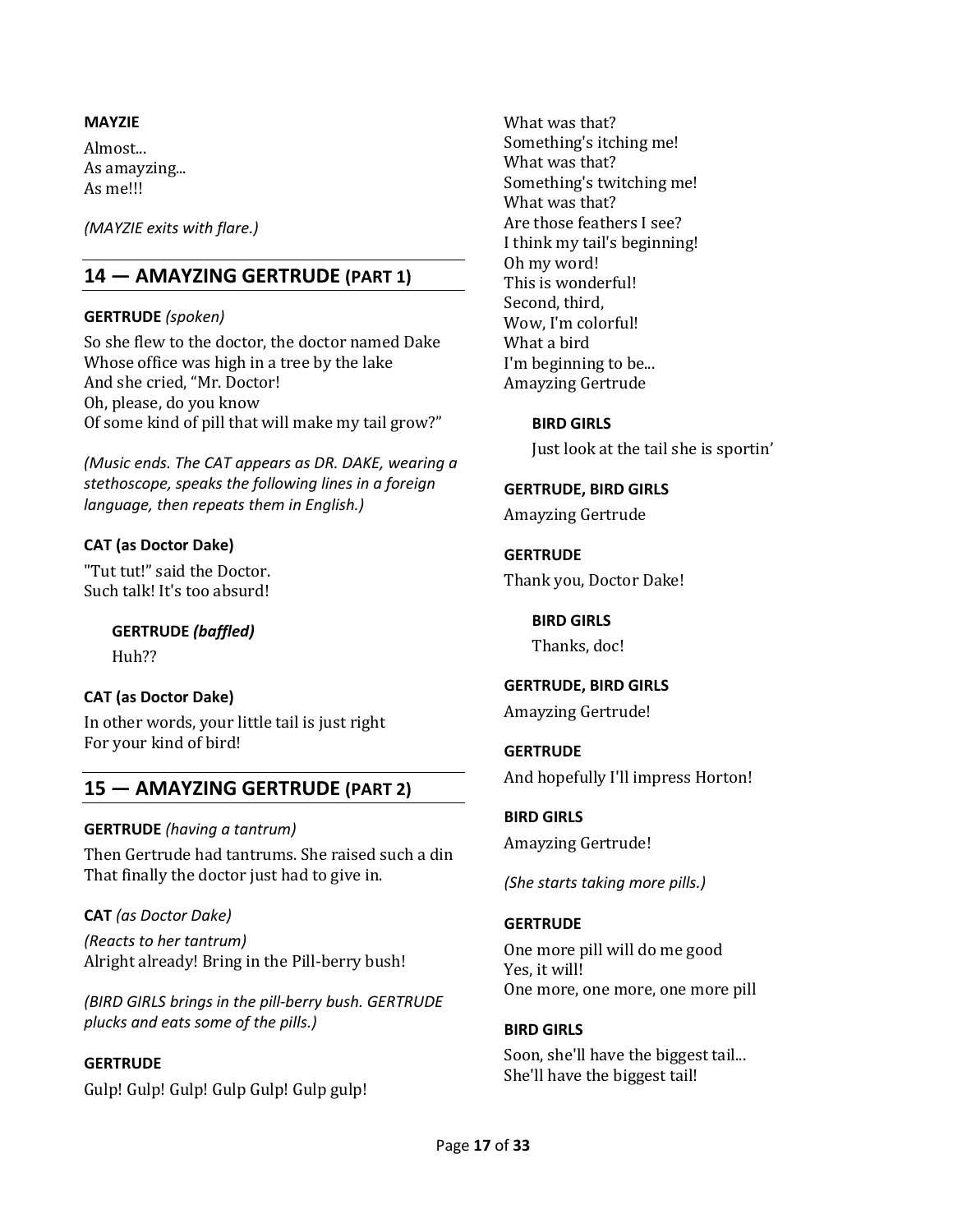#### **GERTRUDE**

I'll have the biggest tail!

**GERTRUDE, BIRD GIRLS**  The biggest tail of... all!

*(GERTRUDE freezes for a minute. THE CAT IN THE HAT and JOJO appear together, somewhere "out of the frame', observing GERTRUDE in the story.)*

#### <span id="page-17-0"></span>**16 — MONKEY AROUND / CHASING THE WHOS**

**JOJO** *(spoken)* So Gertrude is happy. Her tail's nice and long.

#### **CAT** *(spoken)*

Kid, fasten your seat belt. 'Cause now things go wrong!

*(MUSIC kicks in as GERTRUDE exits. Lights come up on the jungle at night. It's dark and menacing. The WICKERSHAM BROTHERS are hanging around, looking for trouble.)*

#### **WICKERSHAMS**

Yeah! There's a rustle in the bushes There's a tremble in the trees Hear it like a whisper Smell it on the summer breeze

Mm-hmm!

Somethin' big is getting nearer Somethin' big is comin' through Got some monkey business That's what we intend to do...

Come on! I wanna monkey Monkey around Come on! I gotta monkey Monkey around Come on! We're gonna monkey Ooh, we're gonna monkey around! Ooh! *(HORTON enters, clutching his clover.)* 

**HORTON**  The Wickershams. Uh, hello.

*(The WICKERSHAM BROTHERS circle HORTON.)* 

**WICKERSHAM #1** Well, it's bigger than a breadbox

> **WICKERSHAM #2** Hey, it's wider than a whale

> > **WICKERSHAM #3** Peanut butter breath

**WICKERSHAMS**  And scared to death from head to tail

**WICKERSHAM #1**  So you're still talking to dust, oh, that's hot

**WICKERSHAM #2**  A dust speck that's all full of Whos who are not

**WICKERSHAM #3**  There aren't any Whos Why I don't hear a sound

**WICKERSHAMS**  Come on! We've gotta monkey... Monkey around!

*(The WICKERSHAM BROTHERS grab the clover and run. HORTON follows them. The chase is on!)*

**HORTON**  Hey! Give that back! Stop!

*(SOUR KANGAROO & BIRD GIRLS enter to watch and comment.)*

#### **SOUR KANGAROO**

Up out of the jungle Up into the sky. Up over the mountains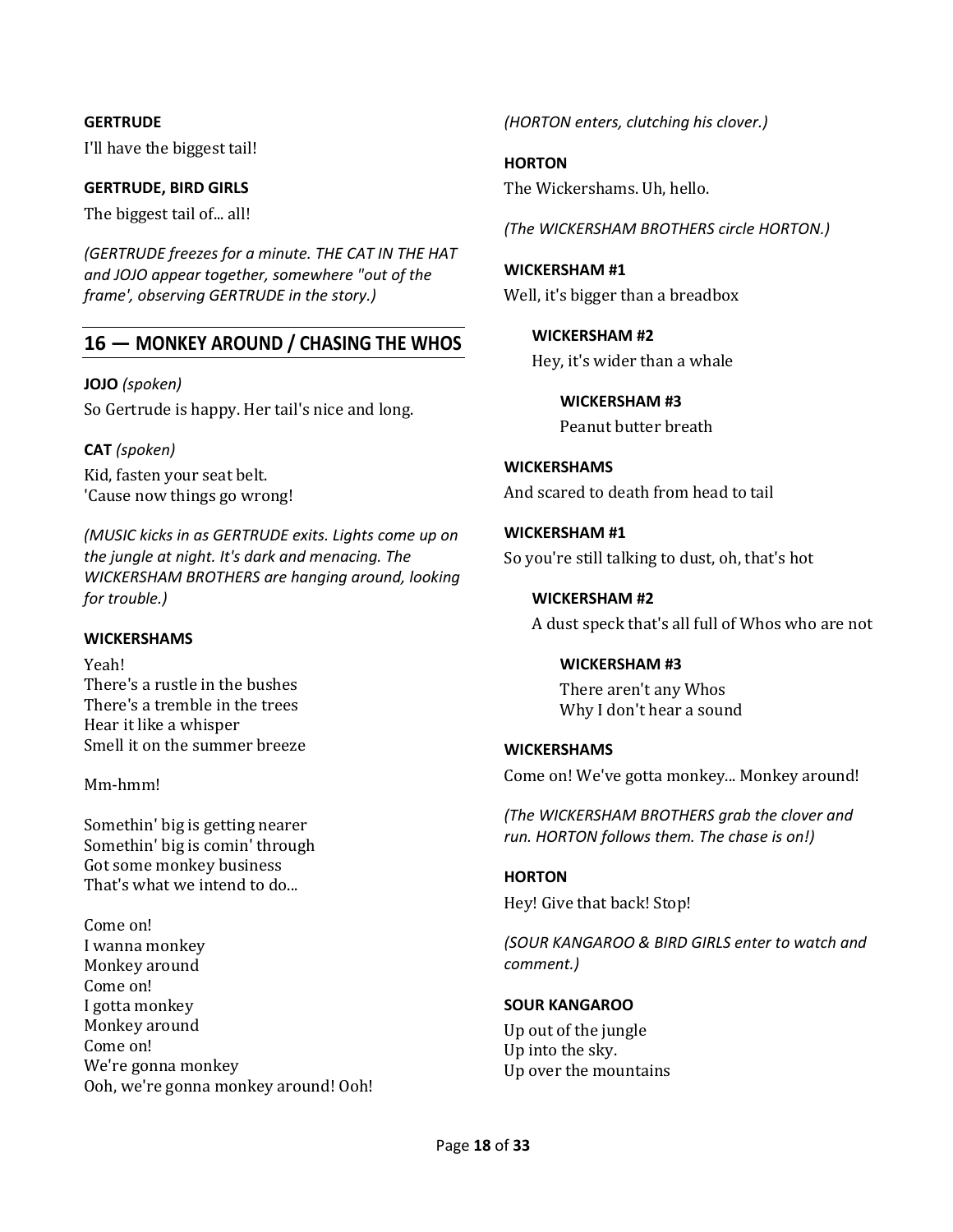#### **SOUR KANGAROO & BIRD GIRLS**

Ten thousand feet high

**SOUR KANGAROO**  Then down from the mountains

**SOUR KANGAROO & BIRD GIRLS**  And into the news

#### **BIRD GIRLS, WICKERSHAMS, SOUR KANGAROO**

Went Horton the elephant Chasing the Whos!

> **WOMEN**  Chasing the Whos!

> > **MEN**  Chasing the Whos!

*(THE CAT enters as a NEWSCASTER,*  wearing headphones.)

**CAT** *(as newscaster)*

This is the cat in the hat Live from Newscam Five. Folks, the Jungle of Nool Is one heck of a drive. We've got monkeys backed up To the three-oh-two I'd find alternate routes If I were you!

*(THE CAT exits.)*

#### **BIRD GIRLS, WICKERSHAMS, SOUR KANGAROO**

Then over the desert, The Desert of Dreze! And into the forest With thousands of trees Past Sneetches on beaches

**SOUR KANGAROO** 

And sour kangaroos!

#### **BIRD GIRLS, WICKERSHAMS, SOUR KANGAROO**

Went Horton the elephant Chasing the Whos

#### **WOMEN**

Whos

**MEN** Chasing the Whos!

**BIRD GIRLS, WICKERSHAMS, SOUR KANGAROO** Chasing the...

**WOMEN**

Whos!

**MEN** Chasing the Whos!

*(The WICKERSHAM BROTHERS stop running and surround HORTON, holding the clover just out of reach.)*

**WICKERSHAM #1**  Still chasing your dust? Why it's safe as can be.

#### **WICKERSHAM #2**

We're monkeys to trust Or don't you agree?

#### **WICKERSHAM #3**

Well, just to be sure We are handing it off

**WICKERSHAMS**  To a black-bottomed eagle named…

**VLAD VLADIKOFF**  Vlad Vladikoff!! *(laughs maniacally)*

*(Music ends. VLAD VLADIKOFF swoops in and grabs the clover. Horton gives chase again.)*

**HORTON**  No! Please! Wait!!

**WHOS** *(swaying as they're flown about)* "Aaaah!"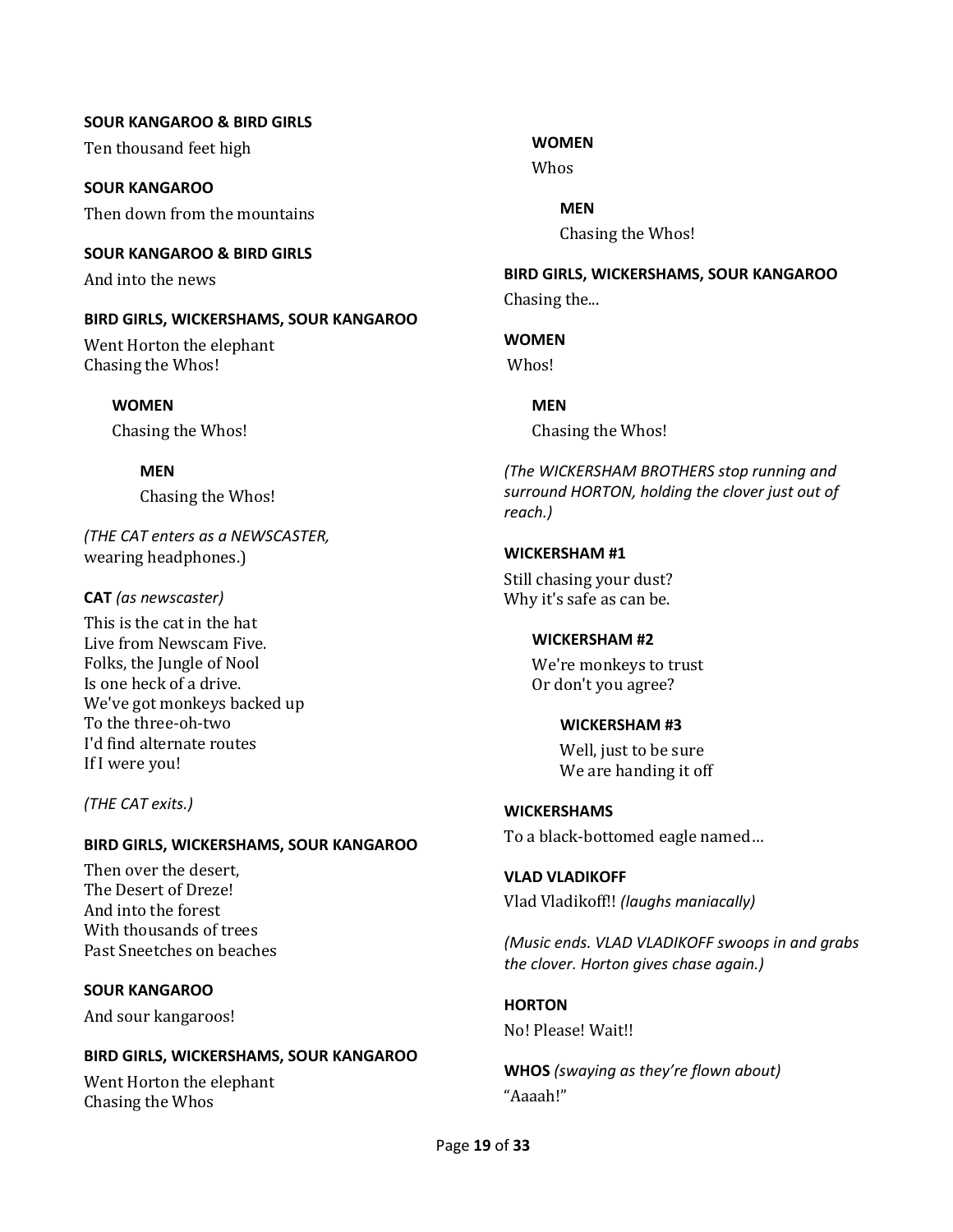*(The clover drops and the WHOS scream. HORTON tries to catch it, but it's too late. They are lost in a huge field of clover. HORTON stands alone.)*

#### **HORTON**

That bird let that clover drop somewhere inside Of a great patch of clovers a hundred miles wide I'll find it, I'll find it, I'll find it or bust Well, I shall find my friends on their small speck of dust.

*( HORTON searches for the WHOS, clover by clover.)*

Yes, clover by clover by clover with care I'll listen and call…

*(GERTRUDE enters. Her tail is now magnificent. She sings to HORTON, but he takes no notice, because he is searching for his speck of dust.)*

# <span id="page-19-0"></span>**17 — NOTICE ME, HORTON**

**HORTON** *(spoken)* "Are you there? Are you there?"

#### **GERTRUDE**

It's taken all my courage to approach you Not to mention all my stamina to follow you Across the hills and deserts. But I feel as if I'm ready To confess to you the feelings That I've hidden with great diligence and labor... Behind the façade Of your odd little next-door neighbor

My eyes are too small I have very large feet And I'm not very proud of my pitiful tweet But I've now got a tail That is something to see...

**HORTON** *(speaking)* One hundred and two. One hundred and three.

**GERTRUDE**  Oh, notice me, Horton, feather by feather

This is your next-door neighbor calling Notice me, Horton Horton, together We could be great

Oh, notice me, Horton Put down the clover This is your next door neighbor calling There's a new leaf Your neighbor's turned over

#### **HORTON**

Over and over, clover by clover...

#### **GERTRUDE, HORTON**

I was just a no one only yesterday. You showed up and showed me something more. Now I've become a someone Who has someone to believe in And to be there for...

*(HORTON continues his search)*

#### **GERTRUDE** *(quietly determined)*

I will not give up hope I was hooked from the start When I noticed your kind And your powerful heart So notice me, Horton...

#### **HORTON**

Oh, the world would be something new

#### **GERTRUDE**

Notice me, Horton

**HORTON**  If they noticed a thing or two...

# **GERTRUDE**

Notice me, Horton

#### **GERTRUDE, HORTON**

The way I notice you

*(Music ends. The Cat steps in to the sound of a ticking clock. He holds up a clock and makes its hands spin,*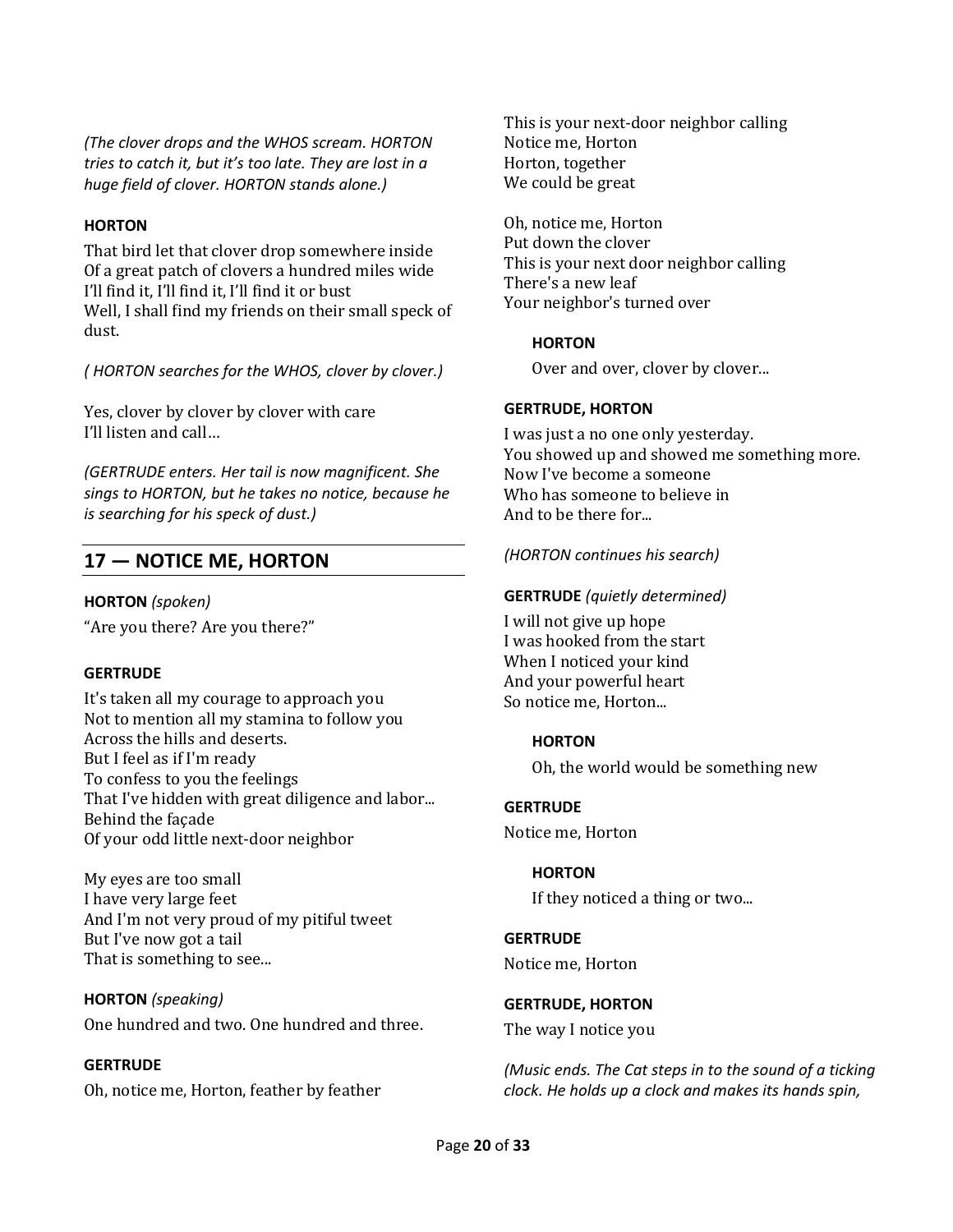*indicating that time is jumping forward. HORTON continues his clover search. GERTRUDE finally exits in defeat.)*

#### **HORTON** *(spoken)*

Two million, nine hundred and ninety-nine thousand, nine hundred and ninety-nine. It's hopeless.

*(A voice is heard over HORTON's head.)*

**MAYZIE** 

You said it kid.

*(For a second, HORTON thinks he's heard the WHOS!)*

#### **HORTON**

Who's there?

#### **MAYZIE**

It's me. Mayzie. Up here.

*(HORTON sees MAYZIE on a huge, colorful egg, in a nest, in a tree)*

#### **HORTON**

Mayzie, Are you on a nest?

**MAYZIE** *(defensive)* Yeah. You wanna make something of it?

#### **HORTON**

No, I just never thought I'd see you on a nest

#### **MAYZIE**

Neither did I, Hort...neither did I.

(The CAT as pianist rides out on a small, *Seussian piano and plays a musical intro for MAYZIE)*

# <span id="page-20-0"></span>**18 — HOW LUCKY YOU ARE**

#### **MAYZIE**

*(improvised vocal scat)* Da da da da da da...

I was down in Fort Worth Just a girl on the wing, When I met Tweet McFirth. Oh, could that night owl sing! Tell yourself how lucky you are!

> **CAT** *(as Louis Armstrong)* How lucky, how lucky you are

#### **MAYZIE**

We spent three weeks of bliss. Then the usual segue: He flew off to San Juan Leaving me with this egg! Tell yourself How lucky you are!

> **CAT** *(as Louis Armstrong)* How lucky you are!

#### **MAYZIE**

Now I'm bored and I'm cranky and tired Sitting day after day. Who knew so much work was required?! I'd much rather play! I need a vacation! I'm due for some rest. Hey, Horton, would you maybe like To sit on my nest?

#### *(Music ends)*

#### **HORTON**

Why, Mayzie I couldn't. Of all silly things! I haven't got feathers. I haven't got wings. And not only that, but I'm here on a search. I just couldn't leave my poor Whos in the lurch!

#### **MAYZIE**

I won't be gone long, kid. I give you my word. I'll hurry right back, 'cause I'm that sort of bird! Oh, Horton, I promise! I'll fly back real soon. I'd only be gone for, say, one afternoon!

*(A beat, as HORTON considers this)*

**HORTON** *(relenting)*  Well, we all need vacations.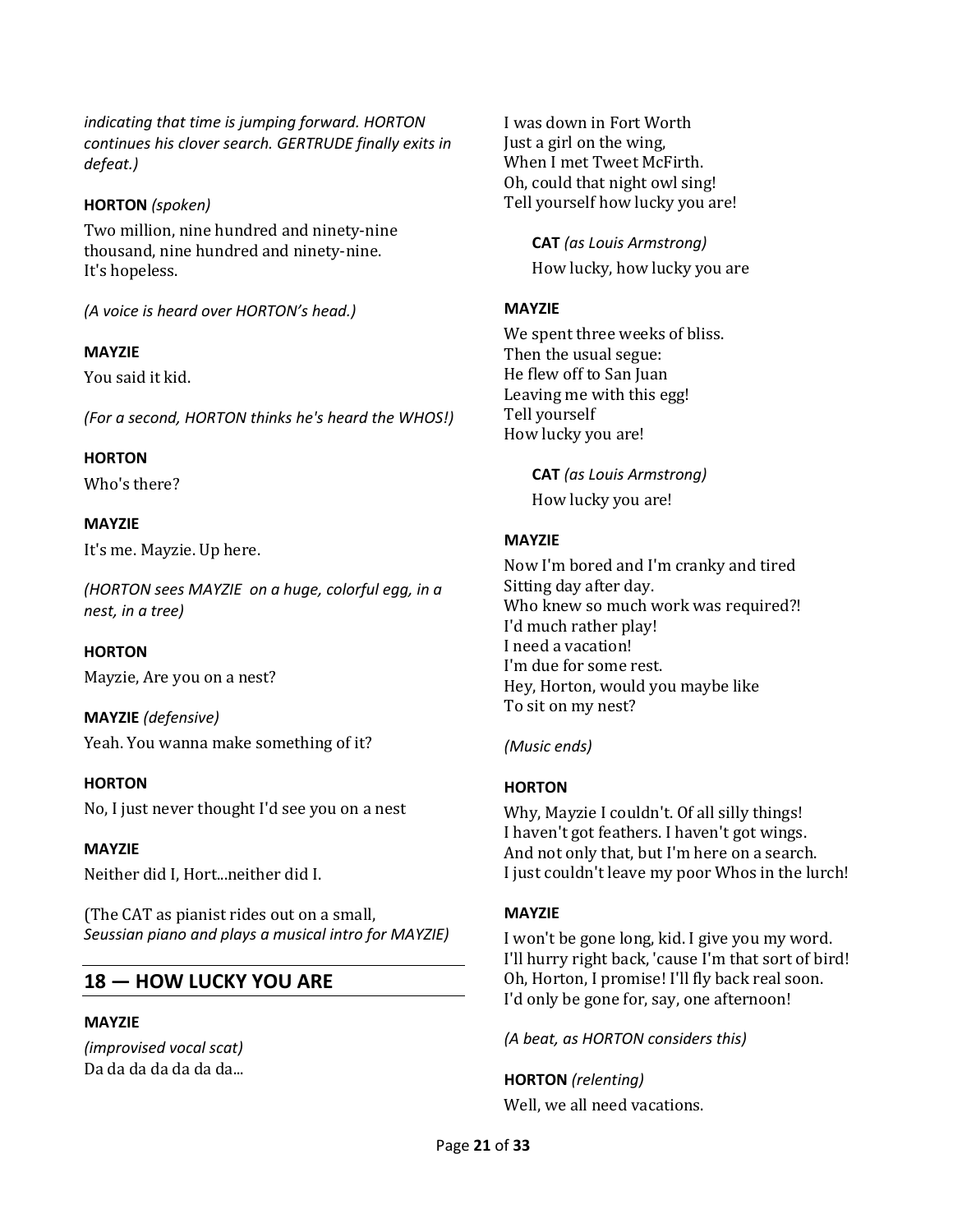All right go on, take it I'll sit on your egg And I'll try not to break it But please come back quickly-One hour, maybe two. I need to find Jojo. I've got to save Who!

#### **MAYZIE**

Hit it, cat!

*(The CAT strikes up an energetic Latin beat on the piano, accompanying MAYZIE as she flies off, thrilled with her newfound freedom.)*

# <span id="page-21-0"></span>**19 — MAYZIE'S EXIT / HORTON SITS ON THE EGG / DILEMMA / HUNTERS**

#### **MAYZIE** *(to Horton)*

Thanks! Thanks a million! Toodle-oooo!

*(The BIRD GIRLS watch as HORTON climbs the tree with great trepidation and gingerly gets into the nest.)*

#### **BIRD GIRLS**

Then carefully, tenderly, Gently he crept Up the trunk to the nest Where the little egg slept Then Horton the elephant smiled

#### **HORTON**

Now that's that

#### **BIRD GIRLS**

And he sat and he sat And he sat and he sat

He sat all that day And he kept the egg warm And he sat all that night Through a terrible storm...

*(The CAT enters and gleefully squirts HORTON with a water pistol.)*

#### **BIRD GIRLS**

Ooh... Ahh!

#### **HORTON**

I'm cold and I'm wet, and I'm catching the flu. Oh, Mayzie, please hurry! I've got to save Who! Oh, Mayzie, please hurry! I've got to save Who!

*(The season changes. THE CAT dumps autumn leaves on HORTON. GERTRUDE McFUZZ enters.)*

**GERTRUDE** *(spoken)* Horton, I brought you a scarf.

**HORTON** *(spoken)* Thank you, Gertrude. Have you heard from Mayzie?

#### **GERTRUDE**

She sent a card from Palm Beach.

#### **HORTON**

Palm Beach! Gertrude, what if she never comes back?

#### **GERTRUDE**

Don't worry, she will. Um, Horton, notice anything different?

#### **HORTON**

Yes, it's g-g-g-getting colder!

*(GERTRUDE sighs and exits. HORTON still doesn't notice her tail.CAT comes in dropping snow on HORTON.)*

#### **BIRD GIRLS**

And then came the winter The snow and the sleet And icicles hung From his trunk and his feet

#### **HORTON** *(resolute)*

I can't leave this nest No, I meant what I said This egg might get frozen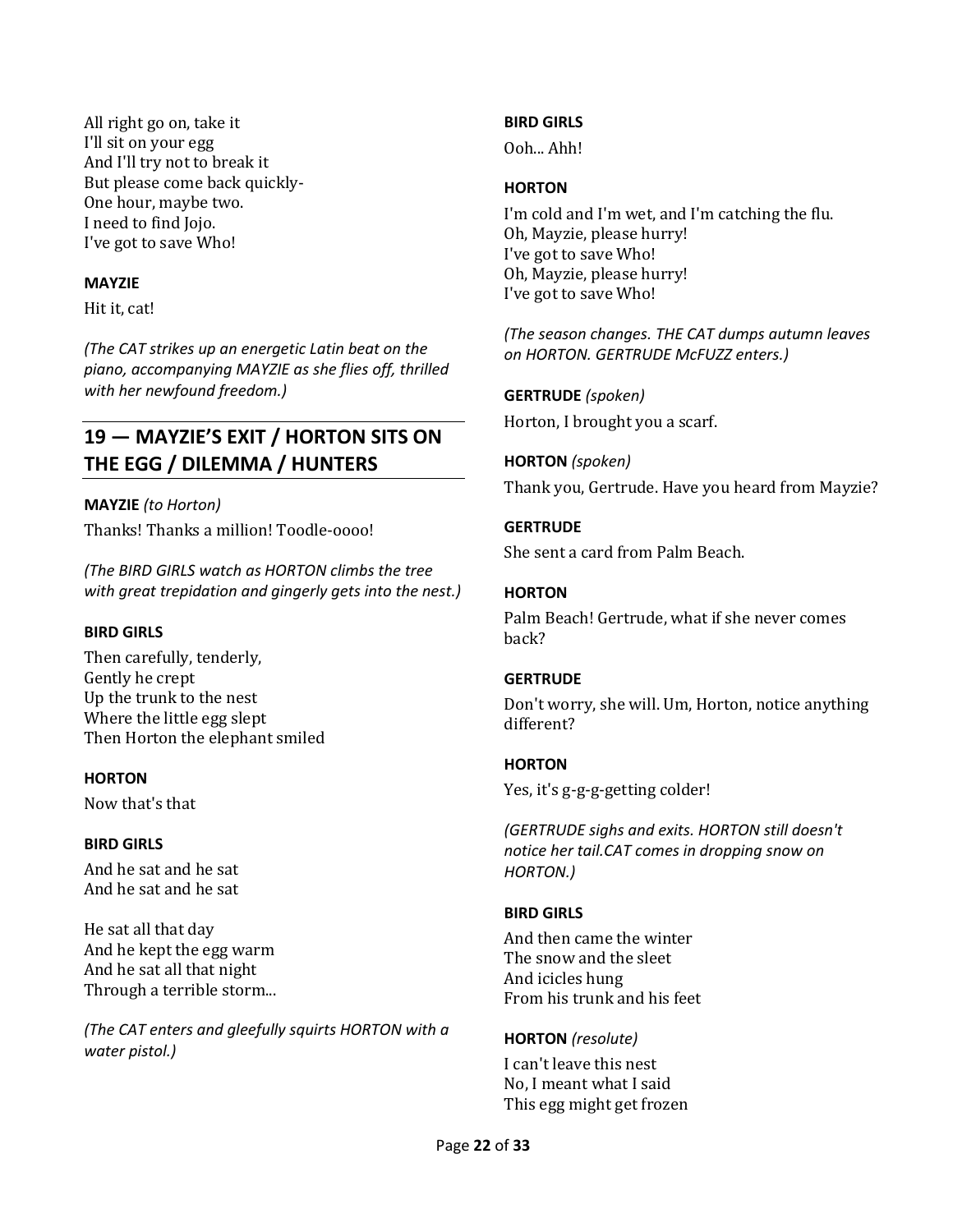But the Whos might be dead! I couldn't say no When I heard Mayzie beg Now I'm caught between a dust speck And an incubating egg!

*(Suddenly, HUNTERS surround HORTON.)*

Help! Someone help! Hunters! Help!

*(There is chaos in the jungle. GERTRUDE tries to fly to HORTON'S aid, but can't because of her heavy tail. She wrestles with it.)* 

#### **GERTRUDE**

Horton! Horton…!

### <span id="page-22-0"></span>**20 — EGG, NEST AND TREE**

#### **SOUR KANGAROO**

Up out of the jungle Up into the sky Up over the mountains

#### **BIRD GIRLS, WICKERSHAMS & SOUR KANGAROO**

Ten thousand feet high Then down from the mountains And down to the sea Went Horton the elephant Egg, nest and tree.

#### **WOMEN**

Egg, nest and tree!

**MEN** 

Egg, nest and tree!

#### **BIRD GIRLS, WICKERSHAMS & SOUR KANGAROO**

They loaded the wagon Right onto a ship Out over the ocean And ooh, what a trip! Rolling and tossing And sick as could be!

*(HORTON throws up — perhaps on one of the HUNTERS, who reacts!)* 

#### **HORTON**

Blaaggghh!

#### **BIRD GIRLS, WICKERSHAMS & SOUR KANGAROO**

Just a seasick elephant Egg, nest and tree

> **MEN**  Nest and tree

**BIRD GIRLS, WICKERSHAMS & SOUR KANGAROO**

Egg, nest and tree...

**MEN**  Nest and tree

#### **SOUR KANGAROO**

After bobbing around for two weeks like a cork.

**BIRD GIRLS, WICKERSHAMS**  Egg, nest and tree!

#### **SOUR KANGAROO**

They landed at last In the town of New York.

> **BIRD GIRLS, WICKERSHAMS**  Egg, nest and tree!

#### **SOUR KANGAROO**

He was wet. He was tired. And hungry and cold.

**BIRD GIRLS, WICKERSHAMS** 

Egg, nest and tree!

#### **SOUR KANGAROO**

Then, Horton was taken to auction...

*(Music ends. The CAT appears as an auctioneer.)*

**CAT** *(as auctioneer)* Good evening ladies and gentlemen, And welcome to Seusseby's. Our first item up for bid this evening is lot 39, A pendulous pachyderm on egg, nest and tree.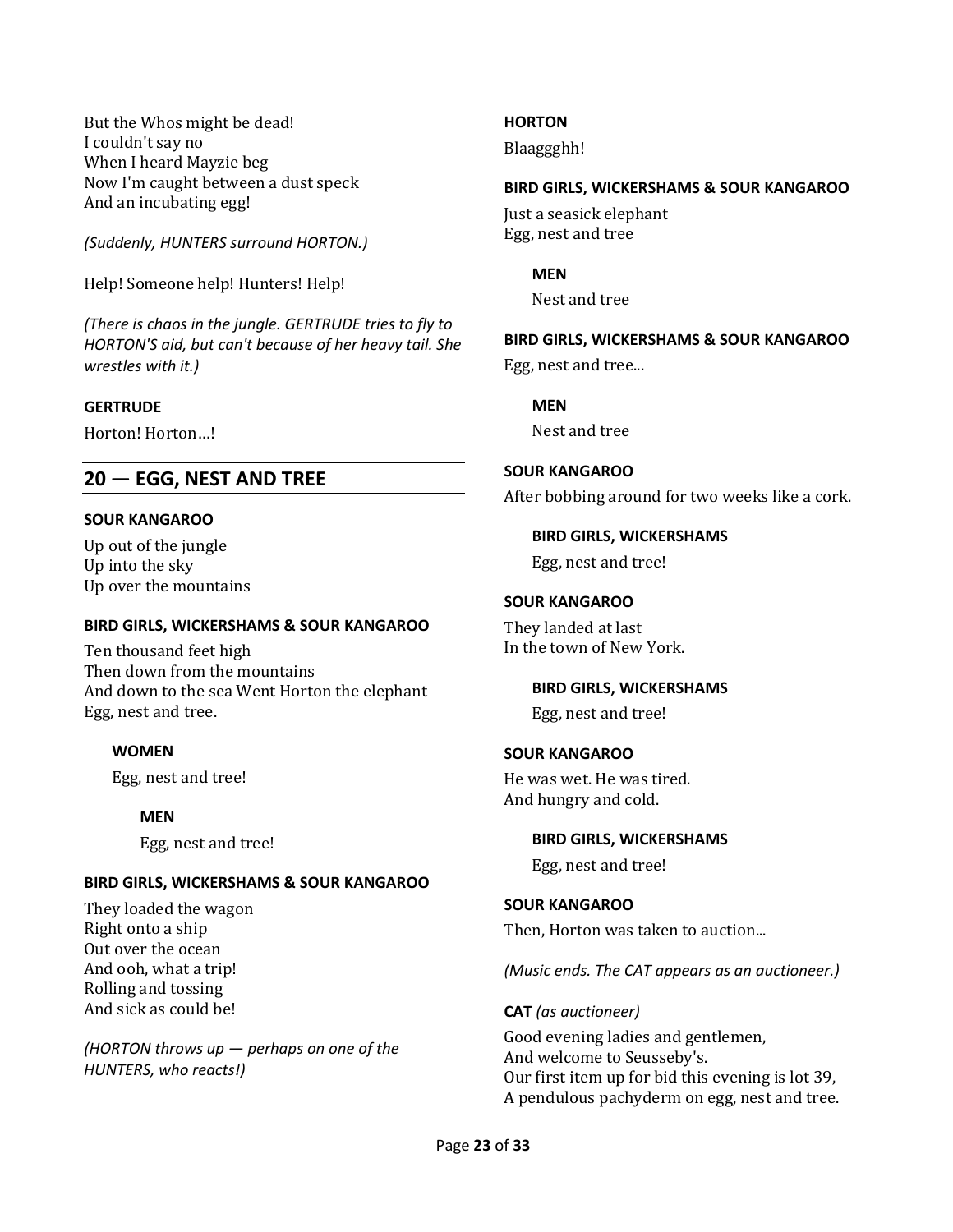The bidding will begin at ten thousand dollars. Do I hear ten, ten thousand?

*(NOTE: Another "free" improvisational area for THE CAT to invite audience participation in the auction.)*

**CAT** *(as auctioneer)*

Going once, going twice...

*(The CAT bangs his gavel)*

Sold...to the man with the sideburns and the greasy black mustache. Oh, excuse me, Madame! Sold... to the man from the circus!

# <span id="page-23-0"></span>**21 — SOLD / MAYZIE IN PALM BEACH**

#### **BIRD GIRLS, WICKERSHAMS & SOUR KANGAROO**

Sold ... Sold ... Sold ... Egg, nest and tree

#### **HORTON**

Sold to the circus

*(ALL exit mournfully, as HORTON is carried off. Lively music as MAYZIE enters with the CAT dressed as JOSE THE POOLBOY)*

#### **MAYZIE**

When you're down in Palm Beach With the breeze in your hair And you don't have an egg Or a nest or a care, Tell yourself how lucky you are

**CAT** *(as JOSE THE POOLBOY)*

How lucky, how lucky you are

#### **MAYZIE**

When it's day after day After beautiful day To be lazing away By the sea with Jose Tell yourself how lucky you are **CAT** *(as JOSE THE POOLBOY)* You are *so* lucky

#### **MAYZIE**

Still, I'm bored and I'm cranky and tired Sitting day after day Who knew so much work was required For nothing but play I need something diff'rent! I crave something new! *(She grabs the CAT)* Hey, maybe could you think of something Diff'rent to do?!

*(In self-defense, the CAT becomes a circus barker and he hands her a flyer.)*

#### **CAT** *(as circus barker)*

Step right up, Ladies and Gentlemen, Children and creatures! The smallest of small and the tallest of tall! Come old and young, come one and all! To the circus McGurkus! The world's greatest show! On the face of the earth, or wherever you go!

# <span id="page-23-1"></span>**22 — MAYZIE AT THE CIRCUS**

#### **MAYZIE** *(spoken)*

A circus! I love a show! I think I'll go!

*(MAYZIE exits as the circus enters. SHE re-enters with souvenirs and cotton candy. We see the circus animals, now in their cages. Suddenly, she is face-toface with HORTON.)*

#### **MAYZIE** *(spoken)*

Good gracious. I've seen you before. Now let's see.

**HORTON** *(spoken)* Why Mayzie, it's Horton! Remember? Its me!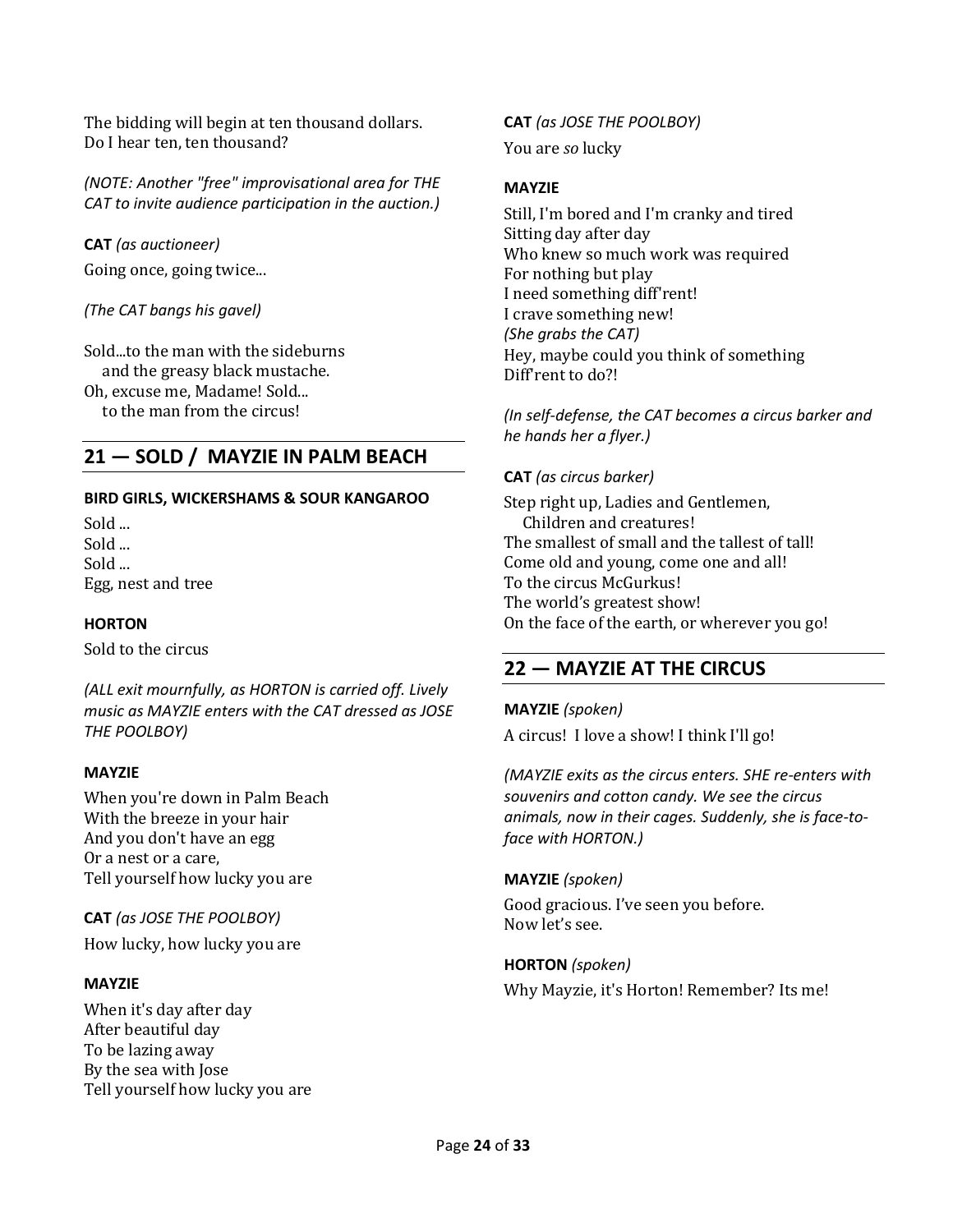# <span id="page-24-0"></span>**23 — AMAYZING HORTON**

#### **HORTON (spoken)**

I've sat on your egg now for fifty-one weeks! I've sat here while people have paid to take peeks! I've sat here through lightning and hail storms and snow! Won't you take back your egg?

#### **MAYZIE** *(spoken)*

Gee. I really don't know... *(sung)* Oh, wow, it's really late! And gee, I've got a date! And lots of places to be. But it's so great to see you!

Look at you! Who would ever guess? Look at you! Such a big success... And it's all thanks to me!

Amayzing Horton! That egg-sitting circus sensation! Amayzing Horton! Even I'm impressed! Amayzing Horton! While I was off taking vacation You made your fortune Up on Mayzie's nest...

I may be Unreliable. Fancy free. Irresponsible. Crazy me, always eager to fly.

But seeing you gives me true delight Just for once I've done something right.

The egg is all yours! No, don't thank me, I'll cry…!

*(Just for a moment, MAYZIE is actually sincere and even a little contrite.)*

Good luck when it hatches. Good luck... and goodbye.

*(Music ends. MAYZIE exits hastily. The other animals look at HORTON with sympathy as he holds the unwieldy egg in his arms.)*

#### **HORTON**

I meant what I said, And I said what I meant An elephant's faithful, One hundred percent

# <span id="page-24-1"></span>**24 — ALONE IN THE UNIVERSE (REPRISE)**

#### **HORTON**

And now, little egg, You're alone in the universe too. Who would have thought you'd be left up to me, A fool of an elephant up in a tree, Well, this time, I swear I'll do better than try I'll protect you from harm. Yes, I'll do it or die! So rest now, young egg, And I'll sing you a lullaby...

# <span id="page-24-2"></span>**25 — SOLLA SOLLEW**

#### **HORTON**

There's a faraway land So the stories all tell Somewhere beyond the horizon. If we can find it Then all will be well, Troubles there are few, Someday, we'll go to... Solla Sollew, Solla Sollew

#### **ALL**

Solla Sollew, Solla Sollew

#### **HORTON**

I've had so much trouble finding my way there When I get close, it disappears.

*(ALL: Solla Sollew…)*

#### **HORTON**

If we can get there, we're gonna stay there, If it takes us miles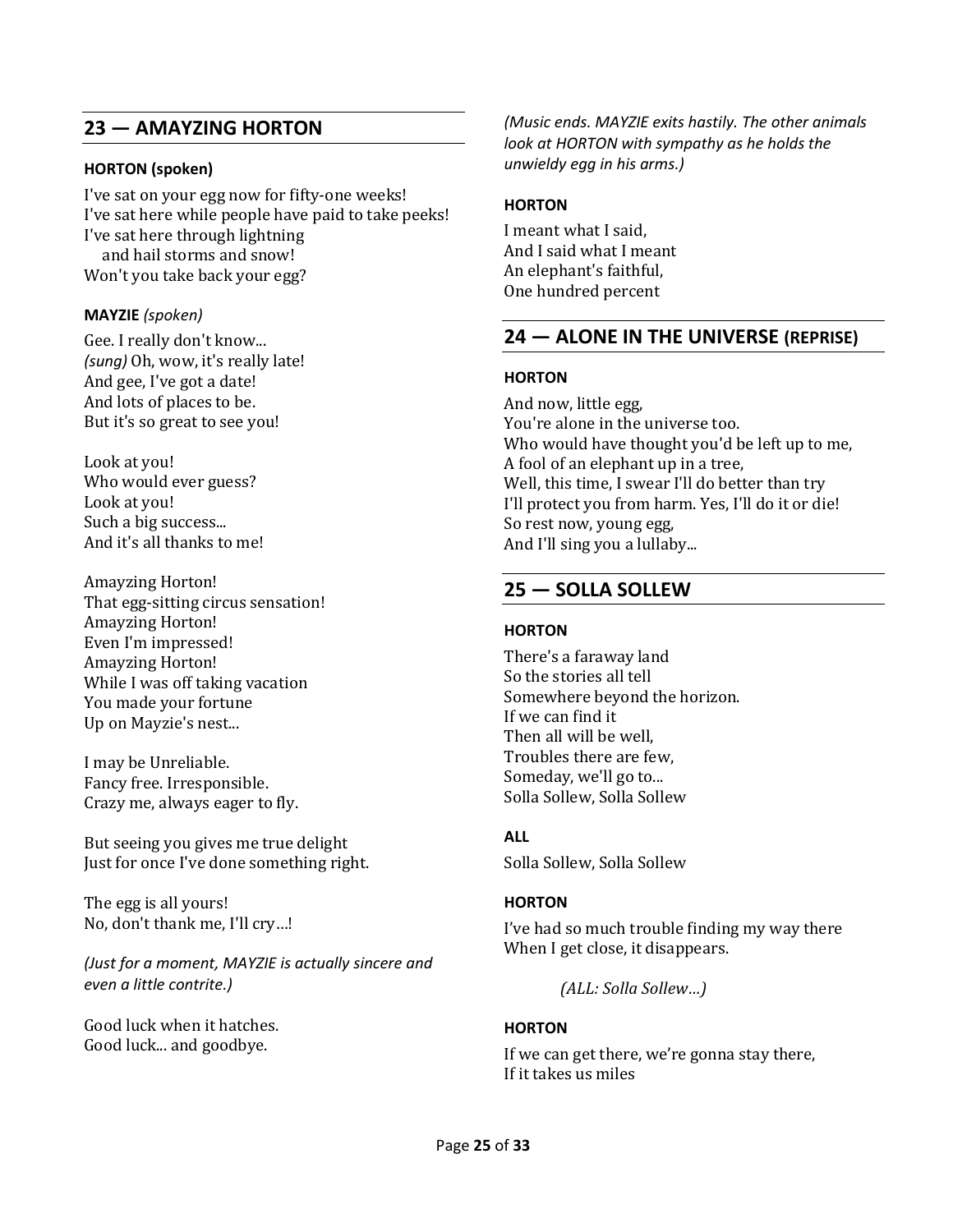#### **JOJO, MAYOR & MRS. MAYOR**

If it takes us miles

#### **HORTON**

If it takes us years

*(spoken)* I've lost my poor Whos And my friend Jojo, too I hope they all made it to Solla Sollew

#### **HORTON**

High on a mountain Or lost on the sea

# **HORTON & JOJO**

Sooner or later, I'll find it

**MAYOR**  I have a picture of how it will be

# **MAYOR & MRS. MAYOR**

On the day I do

#### **HORTON, MAYOR & MRS. MAYOR, JOJO**

Troubles will be through And I'll be home with you

#### **ALL**

Solla Sollew Solla Sollew Solla Sollew Solla Sollew Solla Sollew Solla Sollew Solla Sollew…

**HORTON**  I'll be home with you…

# **ALL (except HORTON)**

Solla Sollew

# <span id="page-25-0"></span>**26 — GERTRUDE / ESPIONAGE (PART 1)**

*(In the darkness, we see a figure carrying a flashlight. It's GERTURDE McFUZZ)*

#### **GERTRUDE**

I'll bet you forgot about Gerturde McFuzz. Well, that's nothing new. I mean, everyone does. But Gertrude did something That few birds could do… So this is the tale of Miss Gertrude. Part Two.

# <span id="page-25-1"></span>**27 — GERTRUDE / ESPIONAGE (PART 2)**

*(We hear the sounds of snoring. GERTRUDE'S flashlight finds HORTON.)*

#### **GERTRUDE**

Pssst!...Horton!...Horton, are you there?

# **HORTON**

What? Who is it?

#### **GERTRUDE**

It's me, Gertrude! Horton! Oh, Horton! I was so worried! Are you all right?

# **HORTON**

Gertrude! How did you find us?

### **GERTRUDE**

Well, it's a long story.

# <span id="page-25-2"></span>**28 — ALL FOR YOU**

#### **GERTRUDE**

I had a little trouble 'Cause I grew a little tail. Well, it wasn't really little. It was absolutely giant! And it really was attractive But you never even noticed, So I felt a little silly even trying Besides which the tail was too heavy For normal flying

#### **HORTON**

Go on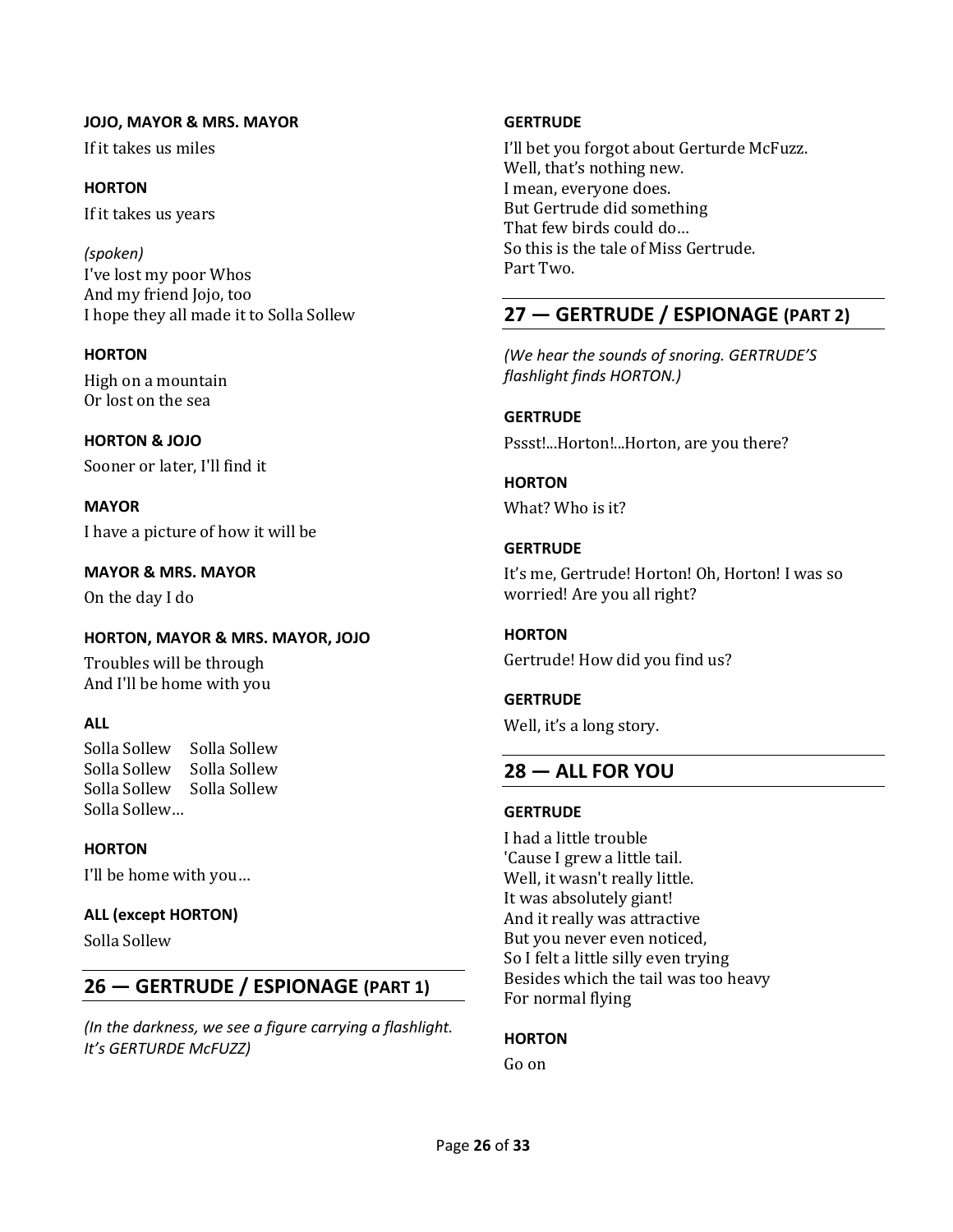**GERTRUDE**  So I ran to the doctor.

**CAT** *(as DR. DAKE)* The doctor named Dake. And she said:

**GERTRUDE**  My tail has been a mistake!

**CAT** *(as DR. DAKE)* And she said:

**GERTRUDE**  Dr. Dake, I've been foolish and vain.

Pluck it out! Get it off! I won't do it again!

**CAT** *(as DR. DAKE)* Pluck! Pluck! Pluck!

**GERTRUDE**  Ouch, it hurt a lot!

**CAT** *(as DR. DAKE)* Pluck! Pluck! Pluck!

**GERTRUDE**  Ooh, a tender spot

**CAT** *(as DR. DAKE)* Pluck! Pluck! Pluck!

**GERTRUDE**  Just a one feather tail...

**CAT** *(as DR. DAKE)***, GERTRUDE & BIRD GIRLS**  But suddenly, Gertrude could sail!

#### **GERTRUDE** *(dramatically)*

I sailed on a junk And was practically sunk For you I trampled through the trees Full of furious bees

For you. I slogged through a fog And a choking smog Down a soggy slope Through a stinking bog While my slip was gripped By a vicious dog For you

All for you!

**BIRD GIRLS**

All for you!

**GERTRUDE**

All for you!

**BIRD GIRLS** All for you!

#### **GERTRUDE**

There's nothing that I Wouldn't And I couldn't And I haven't gone through...

#### **BIRD GIRLS**

Ahh…!

*(with tremendous conviction!)* I sprained my little toe La la la la la la l... but I hobbled like so For you!

#### **GERTRUDE CAT, BIRD GIRLS**

#### **BIRD GIRLS**

For you!

Then came the hit and run La la la la la!... But I staggered on one For you!

**BIRD GIRLS** For you!

**GERTRUDE CAT, BIRD GIRLS**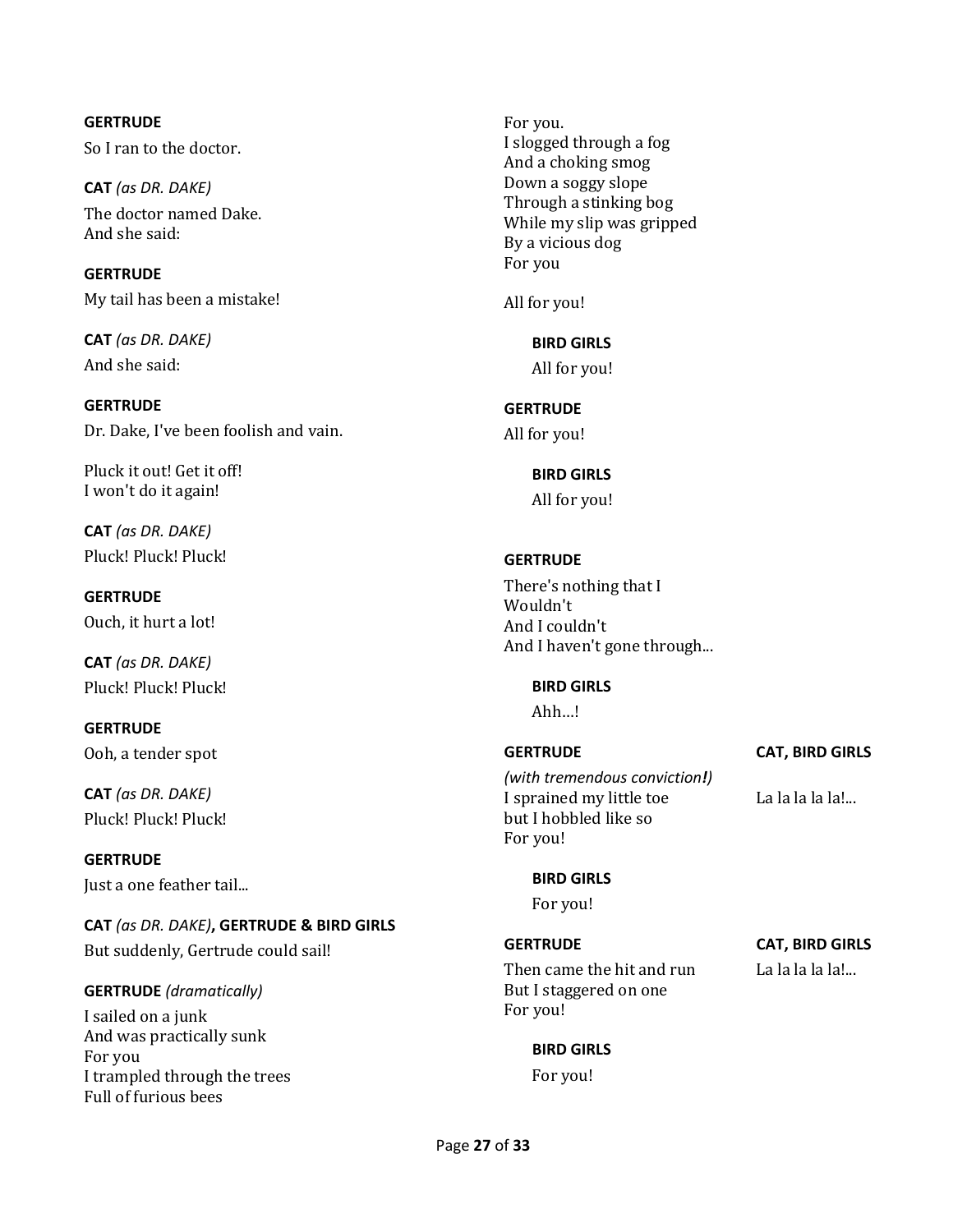Now, here I am Ah... The worse for wear And here you are Ah... I'm here! You're there! And maybe NOW You'll know I care For you!

**GERTRUDE CAT, BIRD GIRLS**

*(spoken)*

Oh, yes. And Horton, one more thing... *(sung)*

It took me seven weeks... But I found your clover,<br>Too! Too! Who…

*(Music ends. HORTON eagerly takes the clover from GERTRUDE.)*

#### **HORTON**

Gertrude...I never noticed...you're...Amazing!

#### **GERTRUDE**

Aw, it was nothing.

# <span id="page-27-0"></span>**29 — THE WHOS RETURN / THE PEOPLE vs. HORTON THE ELEPHANT (PART 1)**

#### **HORTON** *(spoken)*

Hello, Whos, hello! Is anyone there?

*(HE holds the clover to his ear and gets an answer as MR. MAYOR, MRS. MAYOR appear.)*

### **MRS. AND MRS. MAYOR** *(spoken)*

Hello!!

#### **HORTON**

Oh, what a relief! Why, hello, Mr. Mayor! Is JoJo all right?

*(HE listens again.)*

#### **JOJO**

Hi, Horton!

#### **HORTON**

Oh, JoJo! Hello! Kid, now that I've got you, I won't let you go! I'll shelter and guard you, because after all *(sung)* A person's a person No matter how small!

#### **MR. & MRS. MAYOR, JOJO, HORTON, GERTRUDE**

A person's a person No matter how...

*(THE WICKERSHAM BROTHERS and the SOUR KANGAROO appear.)*

#### **WICKERSHAM #1**

Ha!

**WICKERSHAM #2,3** Ha!

> **SOUR KANGAROO** Humph!

#### **GERTRUDE**

How did you get here?!

#### **SOUR KANGAROO**

You can't run away from a sour kangaroo Palm Beach to Pittsburgh to Kalamazoo And you, with your egg And your tree and your nest I'm making a Sour Citizen's arrest!

*(Music becomes lively. The villains begin pushing Horton away, back to the jungle.)*

#### **HORTON**

Wait! Stop! Where are you taking me?

#### **SOUR KANGAROO & WICKERSHAMS**

Well Horton, we're taking you back. You're gonna be goin' in style. For talkin' to a speck And sittin' on an egg You're gonna be...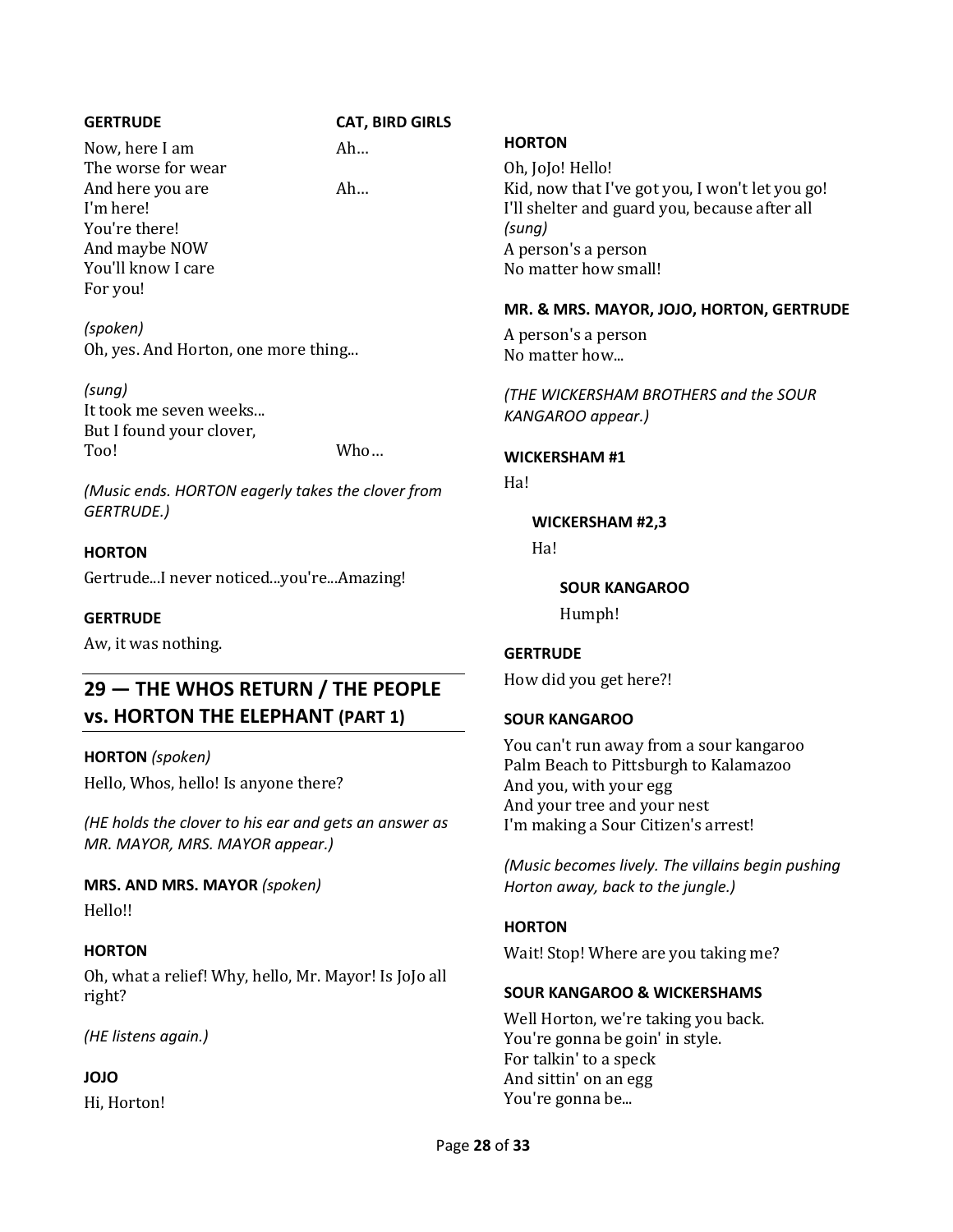Gonna be... Gonna be... Gonna be... Gonna be put... On trial!

*(Segue to a courtroom in the Jungle of Nool. The CITIZENS OF THE JUNGLE will serve as the jury. THE CAT plays the court's MARSHAL.)*

**CAT** *(as marshal)* This is the case of the people versus Horton the elephant

**ALL** Horton the elephant!

**CAT** *(as marshal)* Judge Yertle the turtle presiding. Everyone rise!

**JUDGE YERTLE**  Order! Order! Order in the court!

**JUDGE YERTLE & ALL**  Order, order, order, order in the court!

#### **CAT** *(as marshal)*

The defendant is charged with talking to a speck, Disturbing the peace, and loitering... on an egg.

#### **HORTON** *(spoken)*

Your honor, this clover is Exhibit A. *(sung)* They're Whos here. There are Whos here. Smaller than the eye can see!

#### **SOUR KANGAROO, BIRD GIRLS, WICKERSHAMS**

Biggest blame fool in the Jungle of Nool

#### **HORTON**

It's true, sir! Here's who's who, sir! He's a who, and so is she

#### **SOUR KANGAROO, BIRD GIRLS, WICKERSHAMS**

Biggest blame fool in the Jungle of Nool

*(JUDGE YERTLE bangs the gavel)* 

Talkin' to a speck Talkin' to a speck To a speck of dust!

#### **GERTRUDE**

Objection!

#### **YERTLE**

Overruled!

#### **SOUR KANGAROO, BIRD GIRLS, WICKERSHAMS**

Sittin' on an egg Sittin' on an egg Sittin' on an egg!

#### **GERTRUDE**

Objection!

#### **YERTLE**

Overruled!

*(Horton emits a tremendous angry elephant trumpet. The courtroom falls silent.)* 

# <span id="page-28-0"></span>**30 — THE PEOPLE vs. HORTON THE ELEPHANT (PART 2)**

#### **HORTON**

I meant what I said And I said what I meant: An elephant's faithful One hundred percent! You can throw me in jail, Lock me up in a zoo... But I won't desert my egg And I will not abandon Who!

These Whos, sir, Win or lose, sir, Whether you believe or not, They're here. They live in fear.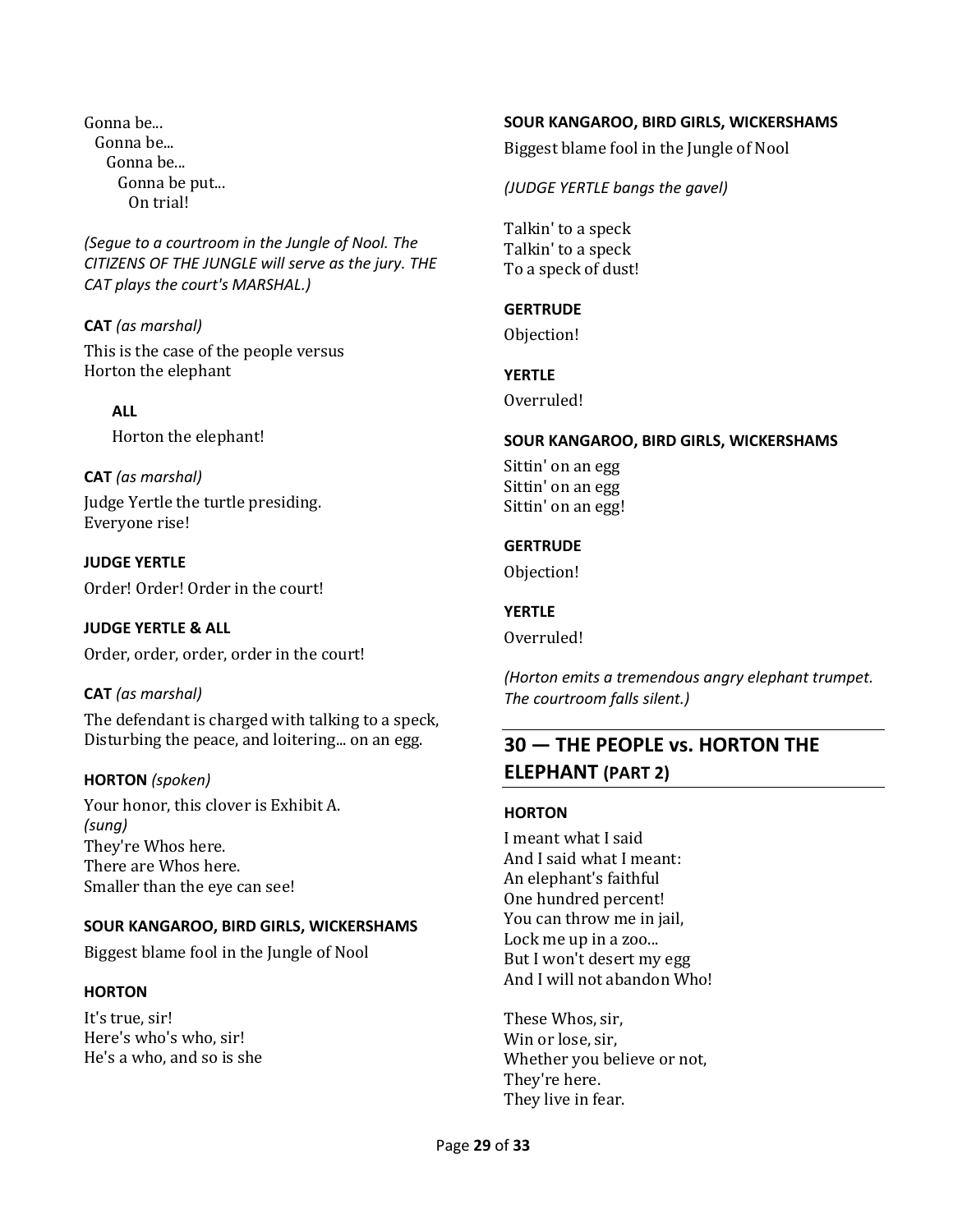And I'm the only friend they've got

*(spoken)* You can do what you want with me, Your Honor, And I won't question why

*(sung)* But Please save Who, The ti-niest planet in the sky

*(There is tension in the courtroom as JUDGE YERTLE delivers his verdict.)*

#### **JUDGE YERTLE**

Based on the evidence, I have no choice But to order the defendant, Horton the elephant, Remanded to the Nool Asylum for the criminally insane. And as for the dust speck...

#### **BIRD GIRLS**

Ooh! That dust speck!

**CAT (as marshal)** And as for your dust speck

#### **BIRD GIRLS**

Ooh! That speck!

#### **CAT (***as marshal***), SOUR KANGAROO, WICKERSHAMS, YERTLE, BIRD GIRLS**

And as for your dust speck, That we will Boil boil boil boil boil... In a hot steaming kettle of Beezlenut Oil!

#### **HORTON** *(spoken)*

Boil it! Oh no! No, that you can't do! It's all full of persons! They'll prove it to you!

Mr. Mayor, Mr. Mayor! Oh, please, Mr. Mayor! You've got to prove now That you really are there! So ring every doorbell. And send out the word!

Make every Who holler! Make every Who heard!

#### **CAT** *(as marshal),* **SOUR KANGAROO, WICKERSHAMS, YERTLE, BIRD GIRLS**

Boil, boil, boil, boil, boil!

*(MR. and MRS. MAYOR appear.)*

#### **MAYOR & MRS. MAYOR, JOJO**

Attention all Whos! Attention all Whos! We've got to be heard! There's no time to lose!

#### **MRS. MAYOR**

So send up a shout

#### **MAYOR**

Make it loud! Make it clear!

#### **WHOS**

We are here! We are here! We are here! We are here!

# **COURTROOM MEN COURTROOM WOMEN** Boil it!<br>Boil it!<br>Boil it!<br>Boil it!

Boil it!<br>Boil it!<br>Boil it!<br>Boil it! Boil it!<br>Boil it!<br>Boil it!<br>Boil it! Boil it!

*(HORTON struggles to protect THE WHOS from the mob, holding the clover away from them.)*

#### **HORTON**

Don't give up! I believe in you all! A person's a person, no matter how small! And you very small persons will not have to die If you make yourselves heard! So, please! TRY!

*(THE WHOS are revealed. They're terror stricken. They beat on tom toms, play musical instruments, wave their arms.)*

#### **COURTROOM PEOPLE WHOS**

Boil it! Boil it! Boil it! Boil it!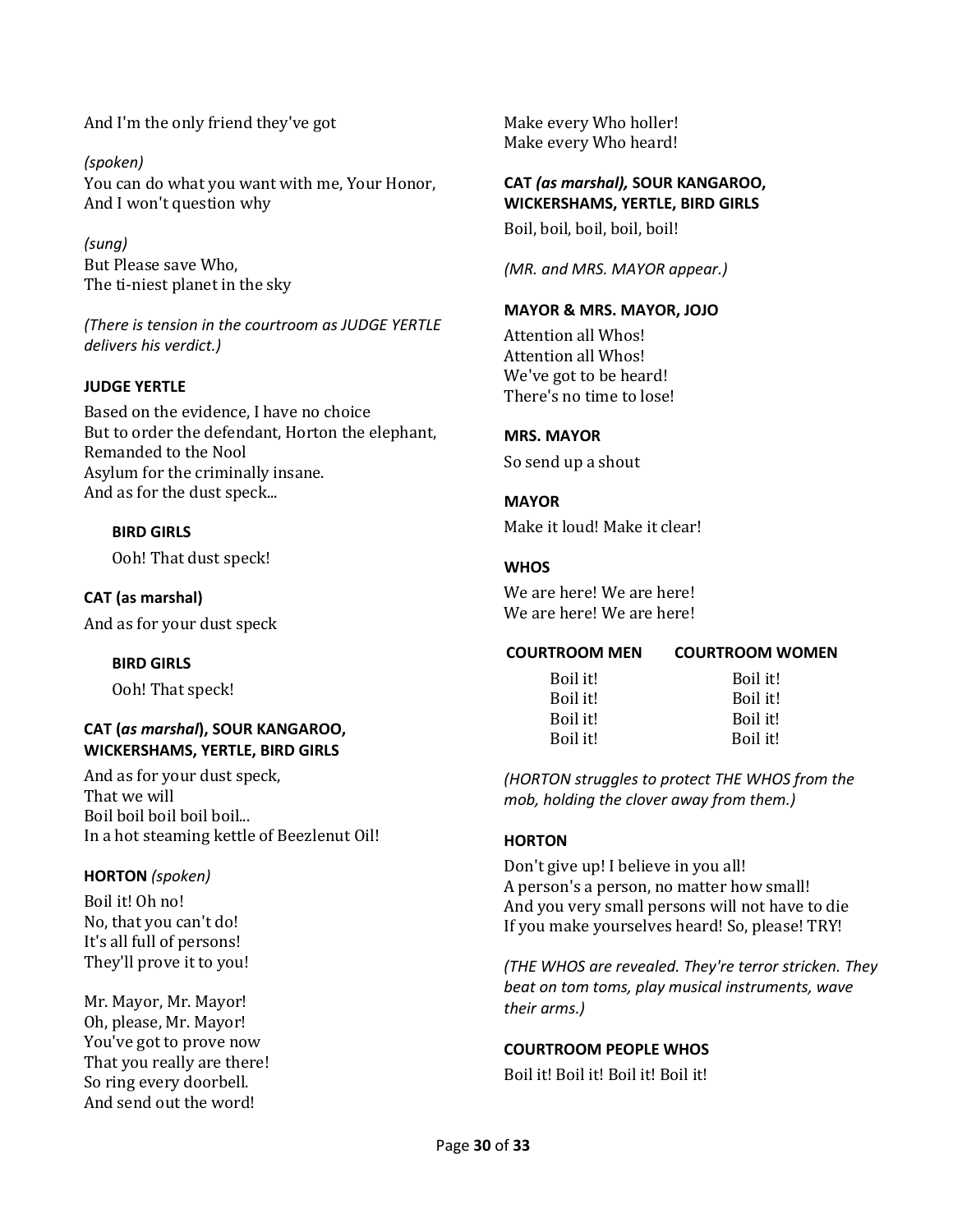#### **WHOS**

We are here! We are here! We are here! We are here!

*(HORTON, MR & MRS MAYOR shouting while the WHOS and COURTROOM argue.)*

#### **HORTON, MR. AND MRS. MAYOR**

Jojo, think of something!

| <b>WHOS</b>  | <b>COURTROOM</b> |
|--------------|------------------|
| We are here! | Boil it!         |
| We are here! | Boil it!         |
| We are here! | Boil it!         |
| We are here! | Boil!            |
|              |                  |

*(Everyone freezes as THE CAT steps out of the scene.)*

#### **CAT**

Now just for a moment, young Jojo looked grim. The fate of the Whos rested squarely on him! But then came a think.- A peculiar new word The kind of a word no one ever had heard!

*(The scene unfreezes...)*

We are here! Boil it!<br>We are here! Boil it! We are here! Boil it!<br>We are here! Boil it! We are here!

**WHOS COURTROOM**

**JOJO** *(loudly!)* YOPP!

*(JOJO's voice reverberates loudly through the universe. And the WHOS are heard at last. All the JUNGLE CREATURES gasp. The WHOS breathe a sigh of relief.)*

### <span id="page-30-0"></span>**31 — YOPP!**

#### **HORTON**

Do you hear what I hear? Do you see what I mean? They made themselves heard though they still can't be seen!

#### **GERTRUDE**

They've proved they ARE persons No matter how small.

#### **HORTON**

And their whole world was saved By the Smallest of All!

#### **SOUR KANGAROO**

How true! Yes, how true! Said the Sour Kangaroo. And, from now on You know what I'm planning to do? From now on, I'm going to protect them with you!

#### **SOUR KANGAROO** *(singing)*

And the young kangaroo in her pouch said:

#### **YOUNG KANGAROO**

Me…, too!

*(The CAT appears out of nowhere.)*

#### **CAT**

Their troubles were ended. They hailed his great…

#### **ALL**

YOPP!

#### **CAT**

And JoJo was honored as "Thinker Non-Stop."

#### **MR & MRS MAYOR**

Now all Jojo's Thinks would forever be heard.

#### **CAT**

Including this Think…

*(We hear the sound of a giant egg cracking. GERTRUDE dashes over to HORTON with the egg in a basket, and they watch it hatch.)*

#### **ALL**

An Elephant bird!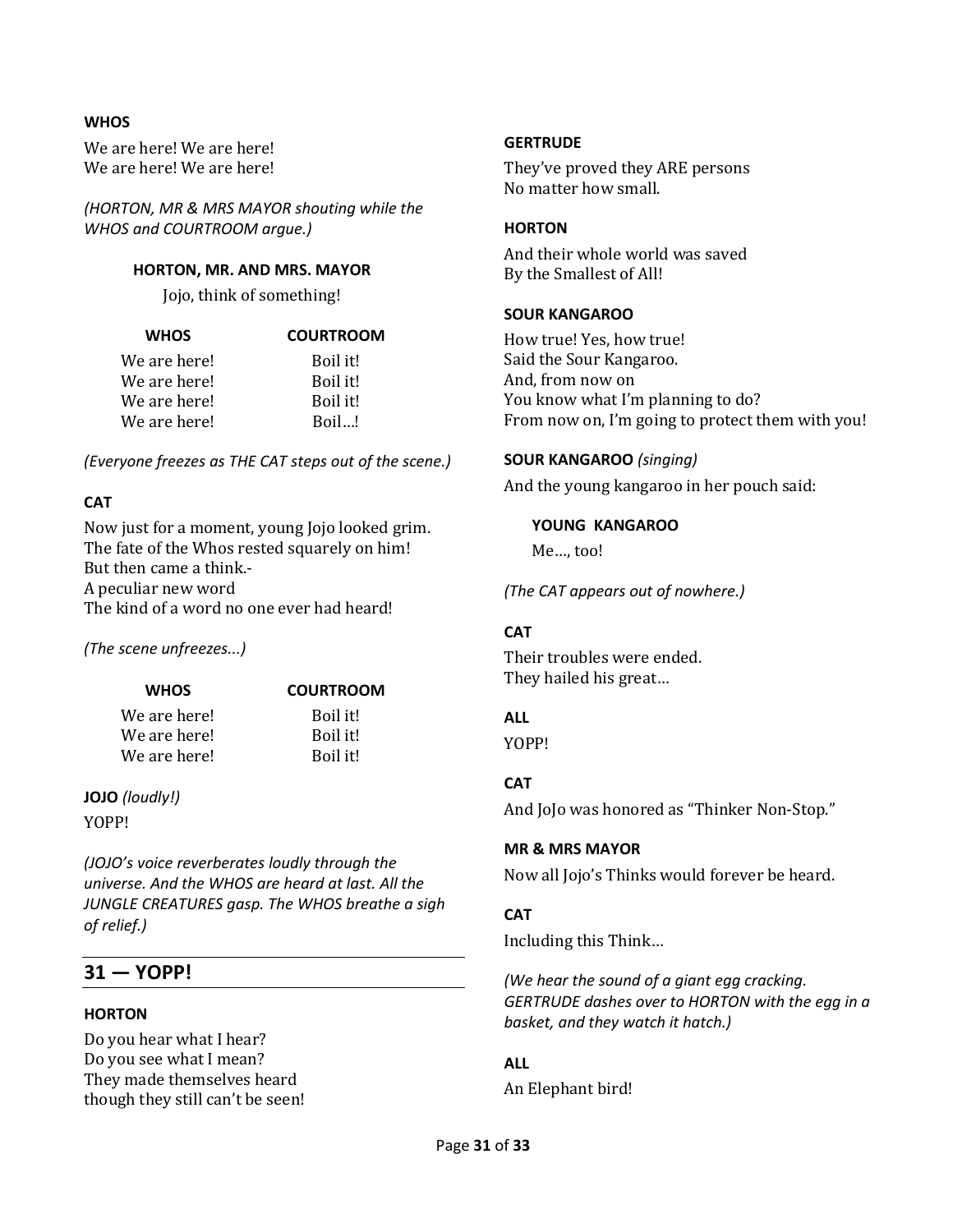# <span id="page-31-0"></span>**32 — ALONE IN THE UNIVERSE (REPRISE)**

#### **HORTON** (*spoken)*

Why, He looks just like me. Except for the wings.

#### **GERTRUDE** *(spoken)*

And except for the voice 'Cause that's how a bird sings.

#### **HORTON**

Gertrude, what will I do? I am slow, I am fat. All I know is the earth. He'll need much more than that!

#### **GERTRUDE** *(singing)*

I have wings. Yes, I can fly. You teach him earth and I will teach him sky.

**HORTON** Just call my name

**HORTON, GERTRUDE** And I'll see you through

**HORTON** One small voice in the universe…

> **GERTRUDE** One true friend in the universe…

#### **HORTON, GERTRUDE**

Who believes in you

#### **CAT**

The adventures were over. The sky became…

#### **JOJO**

…pink!

**CAT** And then, guess what happened?

# **CAT & JOJO** *(to audience)*

Well, what do *you* think?!

# <span id="page-31-1"></span>**33 — OH, THE THINKS YOU CAN THINK! (FINALE)**

#### **ALL**

Oh, the Thinks you can think think and wonder and dream Far and wide as you dare... When your Thinks have run dry In the blink of an eye There's another Think there… If you open your mind Oh, the thinks you will find Lining up to get loose

Oh, the Thinks you can think

**MEN** Oh, the Thinks you can think

**ALL**  Oh, the Thinks you can think

#### **WOMEN**

Oh, the Thinks you can think

### **ALL**

Oh the Thinks you can think When you think about Seuss! When you think about Seuss! When you think about Seuss!

Seuss! Seuss! Seuss! Seuss! Seuss! Seuss! Seuss! Seuss! Seuss! Seuss! Seuss! Seuss!

*(The characters dance off, fade away, disappear, one by one. Last to go is THE CAT IN THE HAT. Finally, THE BOY stand on an empty stage, holding his legacy, His imagination - embodied in the red-and-white striped hat.)*

#### **BOY**

Seuss!

*(THE BOY pulls the CAT'S hat on, and it comes down over his eyes, causing a...Blackout!)*